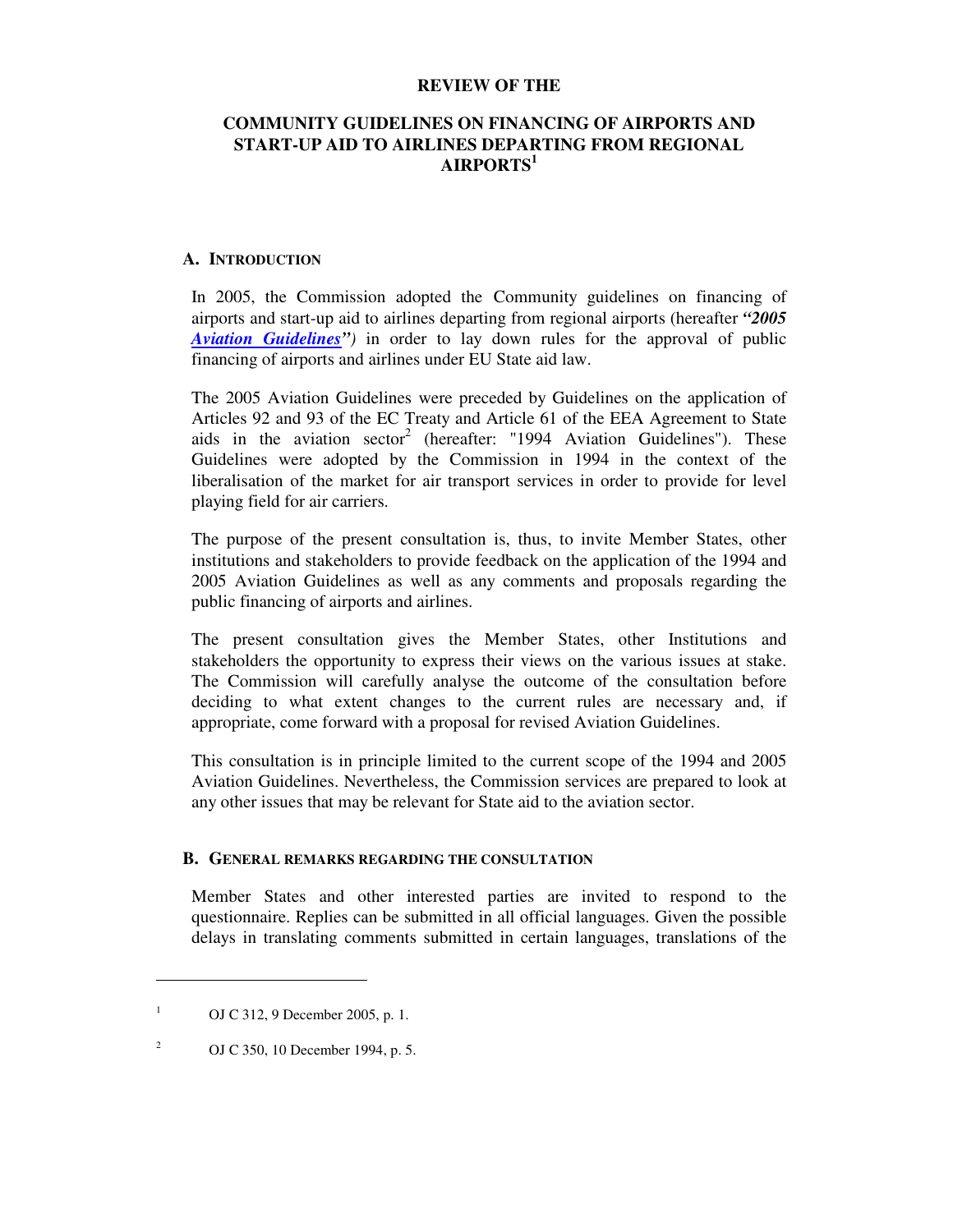replies in English, French or German would enable the Commission to process them more speedily. Certain questions are intended specifically for public authorities or certain stakeholders and respondents are, thus, not required to address every question. If you are not concerned by a particular question please reply "not applicable". Any comments and information submitted beyond the scope of the questionnaire will be welcome, in particular other documents, reports, studies, etc which may be relevant.

The deadline for replies is 6 June 2011. The replies should be sent to the European Commission, DG COMP, Unit F-2, B-1049 Brussels, preferably via e-mail to Stateaidgreffe@ec.europa.eu indicating the consultation reference *"HT-2635 Revision of Aviation Guidelines"*.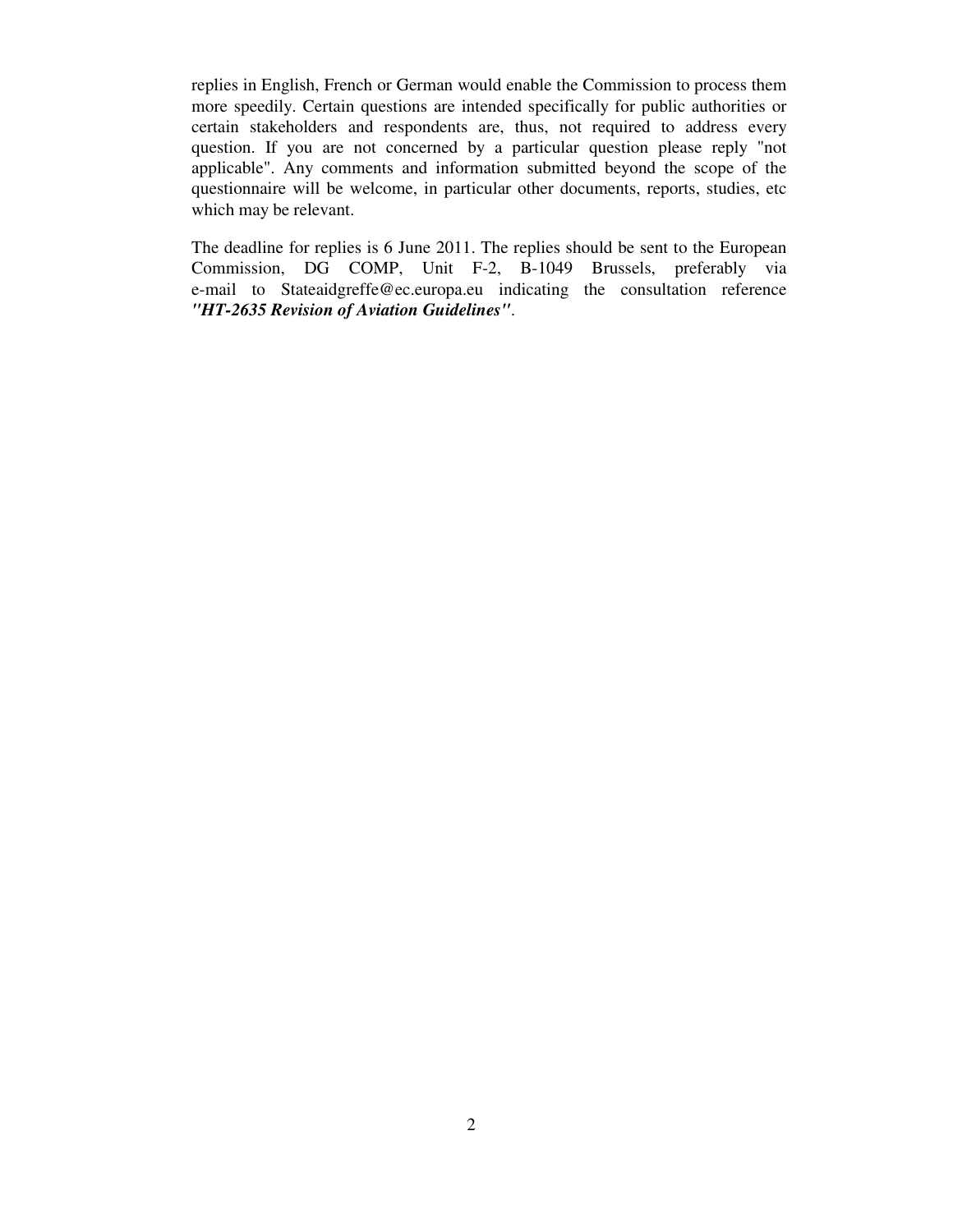## **QUESTIONNAIRE**

*NOTE: The following questionnaire follows the structure of the Community guidelines on financing of airports and start-up aid to airlines departing from regional airports. You are requested to follow the order of the questions, even though you are not required to reply to all questions. You can also submit additional information that you consider relevant and which does not fit the questions in this questionnaire.*

## **A. ABOUT YOU**

Please describe the main activities of your company/organisation/association.

**European Federation for Transport and Environment (T&E) Mundo B Building 26 Rue d'Edimburgh 26 1050 Brussels Belgium** 

**Registration Number 58744833263-19**

The European Federation for Transport and Environment(T&E) is an independent pan-European association with scientific and educational aims, with no party political affiliation and devoid of any profit making motive. The T&E mission is to promote a policy of transport and accessibility, based on the principles of sustainable development, which minimises negative impacts on the environment and health, use of energy and land and all economic and social costs, maximises safety, and guarantees sufficient access for all;

Established in 1990, T&E has grown to become the principal environmental organisation campaigning on sustainable transport at the EU level in Brussels. Our primary focus is on European transport and environmental policy but our work in Brussels is supported by around 50 member organisations working to promote an environmentally sound approach to transport across Europe.

Our main work areas at the moment are Clean vehicles, low carbon fuels, transport noise, road charging for lorries, aviation and shipping. T&E is an NGO in Special Consultative Status with the Economic and Social Council of the United Nations. We coordinate the International Coalition for Sustainable Aviation (ICSA) which has observer status at the International Civil Aviation Organisation (ICAO) and are members of the Clean Shipping Coalition which has observer status at the International Maritime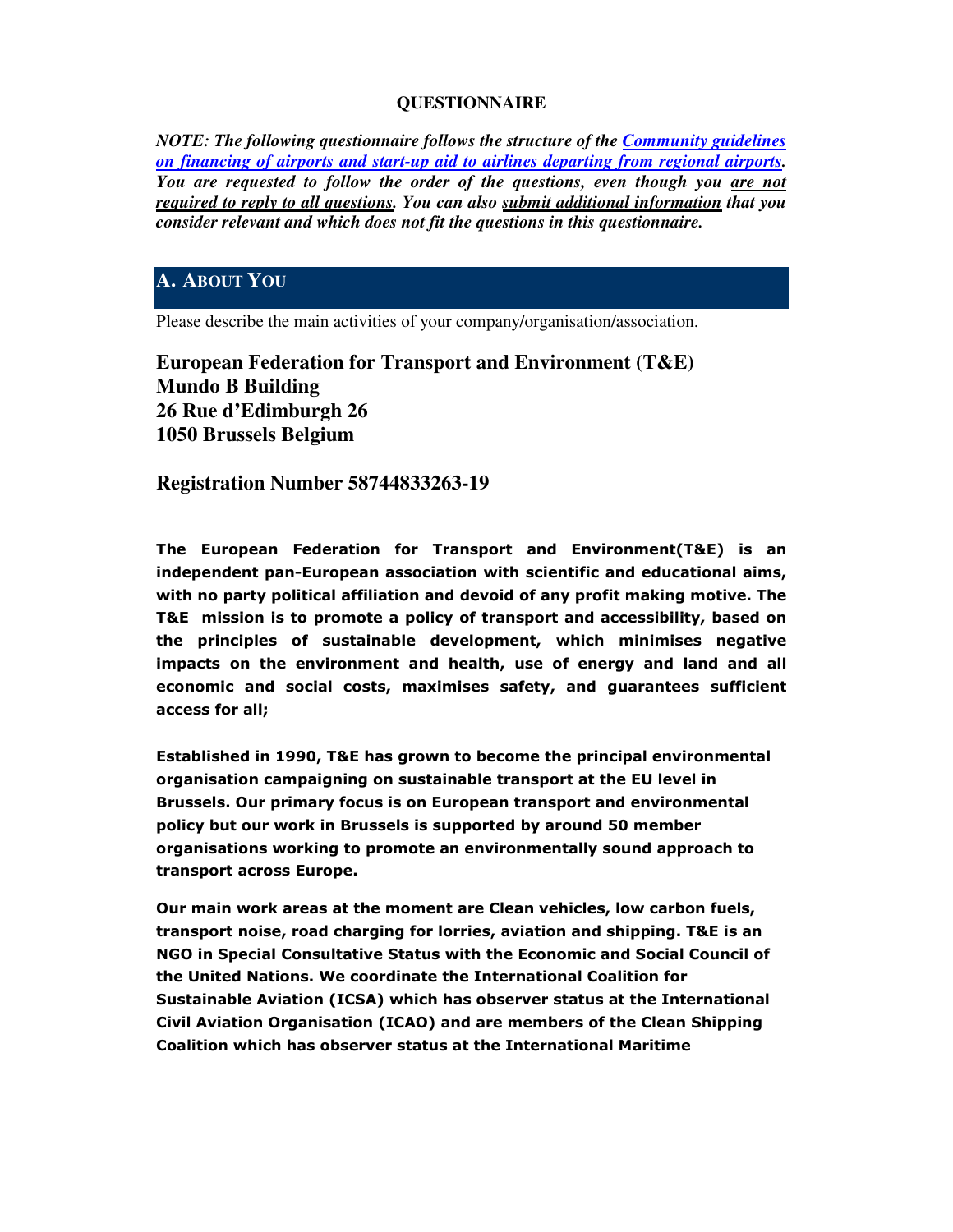## Organisation (IMO).We are also a member of the Green 10 group of environmental NGOs active on EU policy.

Please provide your contact details below.

| <b>Name</b>                     | <b>Bill Hemmings</b>                                       |
|---------------------------------|------------------------------------------------------------|
| <b>Organisation represented</b> | European Federation For Transport and<br>Environment (T&E) |
| <b>Location</b> (Country)       | Belgium                                                    |
| E-mail address                  | Bill.hemmings@transportenvironment.org                     |

For the sake of transparency, the Commission intends to make accessible the replies to this questionnaire on its website. In the absence of reply to the following questions, the Commission will assume that the response contains no confidential elements and can be divulged in its entirety.

For rules on data protection on the EUROPA website, please see: http://ec.europa.eu/geninfo/legal\_notices\_en.htm#personaldata

- A.1. Do you object to the disclosure of your identity? **No**
- A.2. Does any of the exceptions foreseen in Article 4 of Regulation 1049/2001 of the European Parliament and of the Council of 30 May 2001 regarding public access to European Parliament, Council and Commission documents<sup>1</sup> apply to your response? If so, please indicate clearly which parts should not be divulged, justify the need for such confidential treatment and provide also a nonconfidential version of your response for publication on our website. **No**

*OJ L 145, 31 May 2001, p. 43.*

-1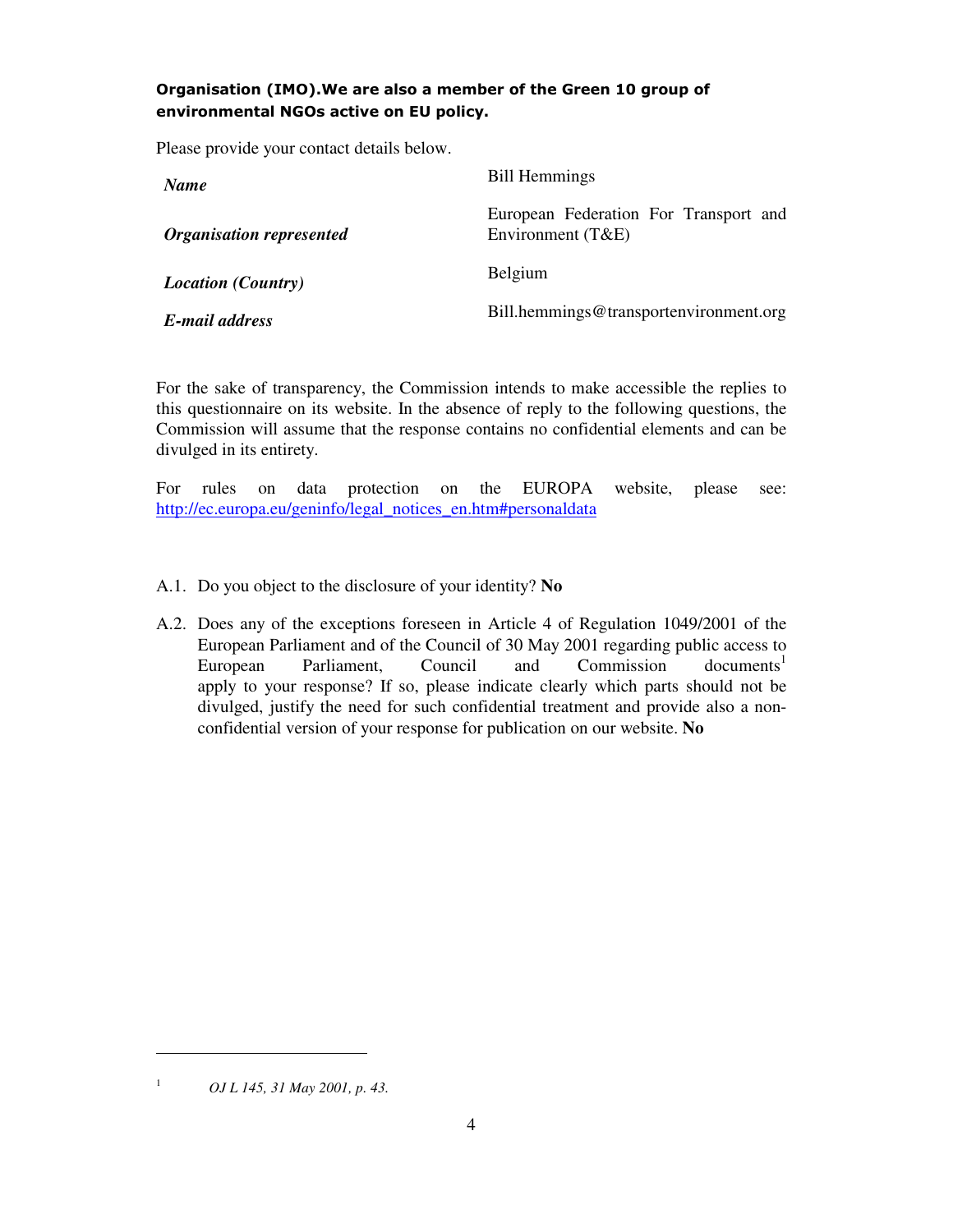#### **B. GENERAL**

#### **B.1. Assessment of the market developments and the necessity to modify the 1994 and 2005 Aviation Guidelines**

*B.1.1 What are, in your view, the main developments, in particular with regard to* 

- *(a) Economic and social matters;* **Aviation is a mature industry which nevertheless continues to benefit from enormous tax concessions in Europe – absence of fuel taxation and exemption from VAT of airline tickets and of input VAT. Aviation is also the most climate intensive form of transport and its emissions continue to grow unchecked. In these circumstances, any exceptions to the ban on state aid to the aviation industry need to be considered very carefully. From our consideration of the Commission's treatment of applications for exemptions prior to and following the introduction of strengthened guidelines in 2005, we are far from convinced that this has been the case. We therefore call on the Commission to undertake a wholesale review of the question of state aid to airlines and airports and in the meantime demonstrate in a transparent way that the current rules are being properly enforced**.
- *(b) Environmental and climate change issues;*

**The climate impact of aviation continues to grow with the growth of air traffic while the climate impacts of the non-CO2 effects of aviation are becoming somewhat clearer. They are estimated at two to four times the impact of CO2 itself. Lee et al 2010 estimates the radiative forcing (RF) impact of aviation at 4.9% of global RF.** 

- *(c) Regulatory changes, such as passenger rights, security standards, airport charges, transport and competition with other modes of transport, tourism, tax policies, successive EU enlargements in 2004 and 2007 and extension of the Schengen zone; and* **Significant distortions to competition between transport modes remain because of the favourable treatment of aviation for VAT purposes and the continuing exemption of fuel taxation for aviation. Please see the two attached submissions.**
- *(d) Competition and State aid issues*

 *that have recently taken place in the aviation sector and what are their impacts on the sector? Where available, please provide data or studies showing such evolutions. Where protected by copyright or contractual restrictions, please provide the references of the study.* 

**B.1.2** *How have airport / airline business models evolved since the adoption of the 2005 Aviation Guidelines? Please describe the main differences*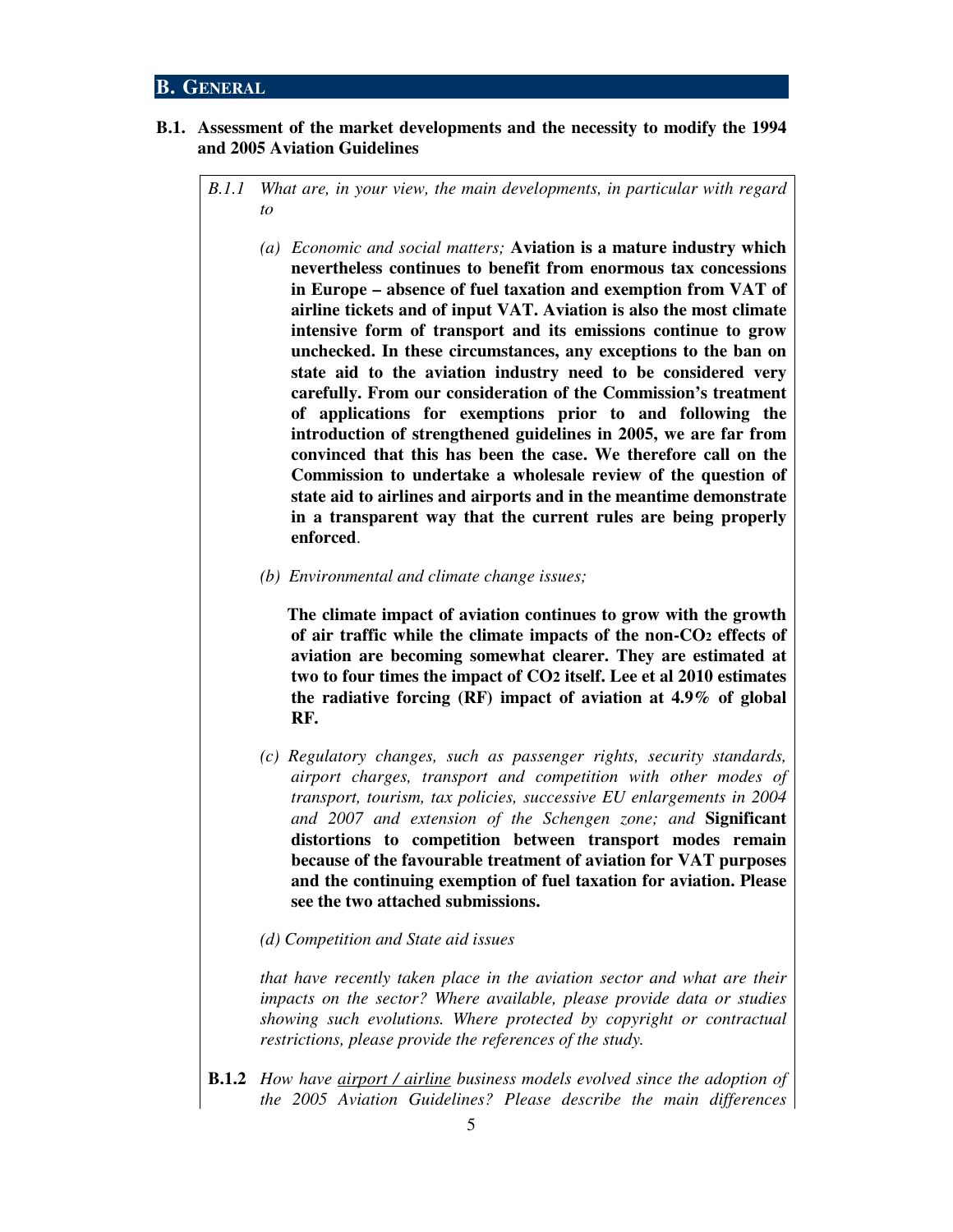*between the business models of airports providing examples (e. g. regional v. national, large v. small, passenger v. cargo, etc.)?* **N/A** 

- **B.1.3** *Do you consider that the 1994 and 2005 Aviation Guidelines laid down the basis for a satisfactory State aid policy in the aviation sector today? Please justify your answer.* **Judging by the way the current guidelines have been administered – leading to an explosion of applications and of aid grants particularly in the last two or three years - it would seem that the guidelines neither lay down a satisfactory basis for state aid policy nor are being effectively administered. We will justify this statement in a forthcoming publication. The guidelines provide (79j) for member states to ensure that the list of routes receiving aid is published annually for each airport. It is hard to see that this is happening so the Commission should seek to correct this.**
- *B.1.4 How would you describe the current competitive situation of the various stakeholders in the aviation sector? Where available, please provide the relevant data on, for instance, leading players, market shares, market share evolution in relevant markets, etc. To what extent did the 1994 and 2005 Aviation Guidelines contribute to / hamper this evolution?* **N/A**
- *B.1.5 Which are, in your view, the likely developments, past or future, and where do you see the major challenges for the aviation sector in the short (during the next year) and medium term (in the next 3 years) future (airlines and airports)?* **If aviation does not address the climate change impact of its emissions then the industry will become increasingly vulnerable. As this occurs, governments will come under increasing pressure to remove implicit subside – fuel tax exemption, VAT exemption etc – which will lead to industry shocks. The state aid guidelines for airlines also increasingly lack credibility. Rather than being a vehicle for ensuring genuine needs to establish aviation links to remote or deprived areas are met, they are largely seen as a means for low cost carriers to blackmail local governments into the provision of subsidies in the name of "expanding tourism" or of giving a green light to local governments to build airports that often duplicate neighbouring facilities or can only continue to survive with long term financial assistance because of insufficient traffic.**
- **B.1.6** *Do you consider that the 1994 and 2005 Aviation Guidelines should be revised in light of these developments? Alternatively, do you consider that these developments do not justify the adoption of a new text? Which other actions do you consider appropriate? Please explain what changes should be introduced and why?* **The guidelines need to be reviewed and revised because evidence of their application since 2005 gives cause for serious concern. Rather than serve as a means to control and limit subsidies to cases of genuine need, the revised guidelines seem to have ushered in an orgy of applications and aid grants that stretches credibility.**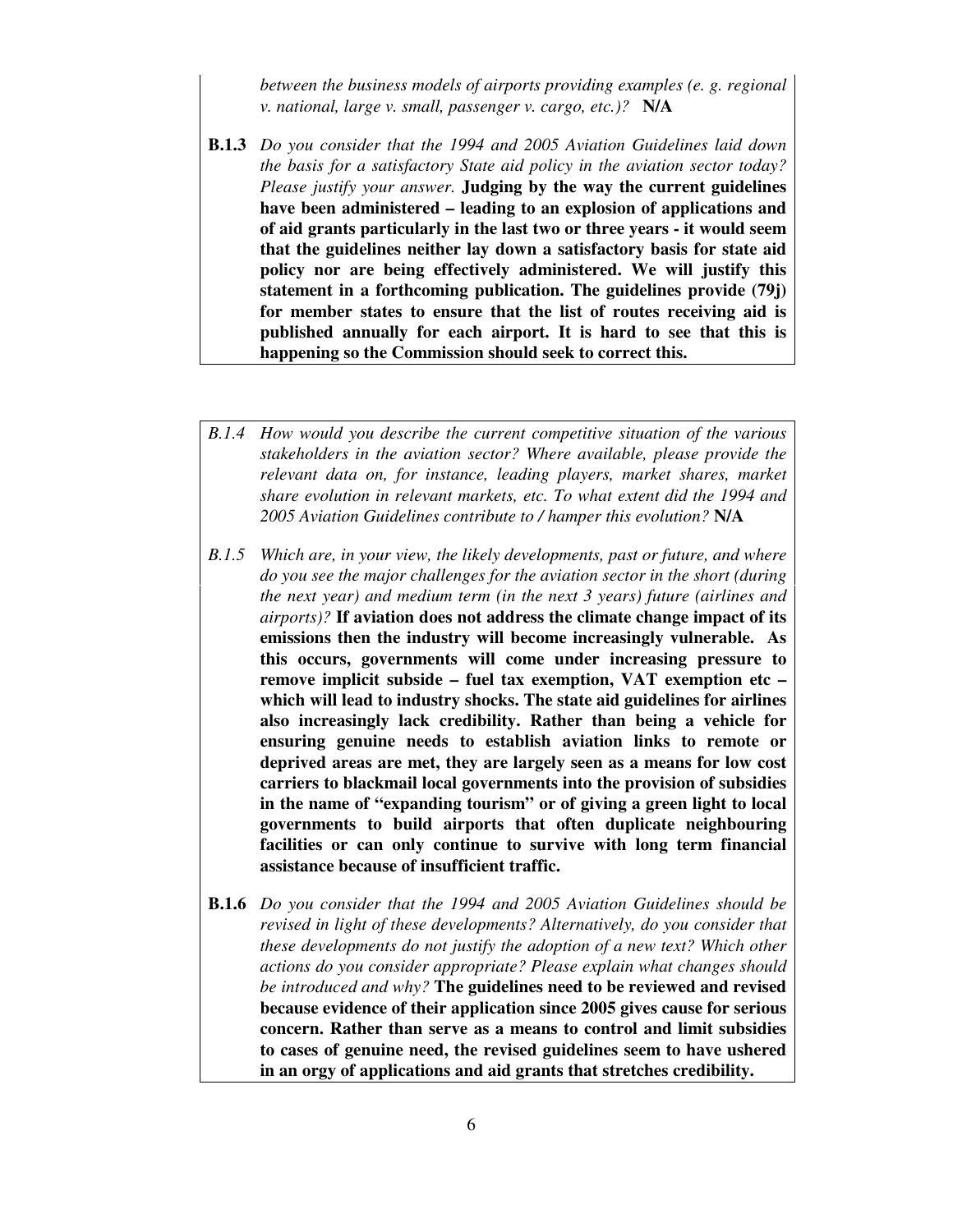- **B.1.7** *In case you consider that the 2005 Aviation Guidelines should be revised, do you think that a substantial revision is necessary or, alternatively, that only minor points should be amended, leaving the structure and main substantive points unchanged?* **The more we study the details of state aid so far approved, the more we feel that a wholesale review and revision is needed!**
- **B.1.8** *Do you consider that sectoral State aid rules for the aviation sector are still necessary? What characteristics are making the aviation sector unique from the perspective of State aid control? What sectoral rules do you consider as being necessary in view of these characteristics? If so, please clarify why horizontal State aid rules are, in your view, not sufficient or appropriate for the sector. Please be as specific as possible in your reply indicating also the expected economic, social and environmental impact of the sectoral rules and of a potential application of the horizontal rules.* **Aviation is a mature sector. If sectoral rules are still required, they should be strictly limited to addressing the needs of deprived or remote regions. When trying to justify the continuing fuel tax and VAT exemptions for aviation, airlines typically stress that, unlike rail, they pay for all their infrastructure. Although analysis of the management of the state aid guidelines for aviation since 2005 shows that this is clearly not the case, we should take the airline industry at its word and sweep away the vast majority of applications for aid which are nothing but thinly disguised schemes to finance the expansion of mainly low cost carriers at public expense or illconceived local public works programs.**

#### **B.2. Information on business models by airport operators and airlines**

- **B.2.1** *In what market segments (in particular passenger air carriers v. air cargo carriers, network air carriers v. point-to-point air carriers, long haul vs. short haul air carriers, airport operators, air traffic control, air ground handling, etc.) of the aviation sector are you active? Is there in your opinion an overcapacity in these market segments? Please provide details justifying your answer.* **N/A**
- **B.2.2** *What is your market share in the market segment(s) you are active in? Please provide also historic data (per market segment for the last ten years) in order to show the development of the market share. Please clarify extraordinary circumstances, which lead to an increase or decrease of your market share (e. g. mergers).* **N/A**
- *B.2.3 Please provide information on the market leaders in the market segment(s) you are active in. If possible, please provide reasons why these companies have the market leadership.* **N/A**
- **B.2.4** *Please describe whether you consider all market segment(s) you are active in, as competitive market(s) or not. Please justify your answer with examples and data as far as available.* **N/A**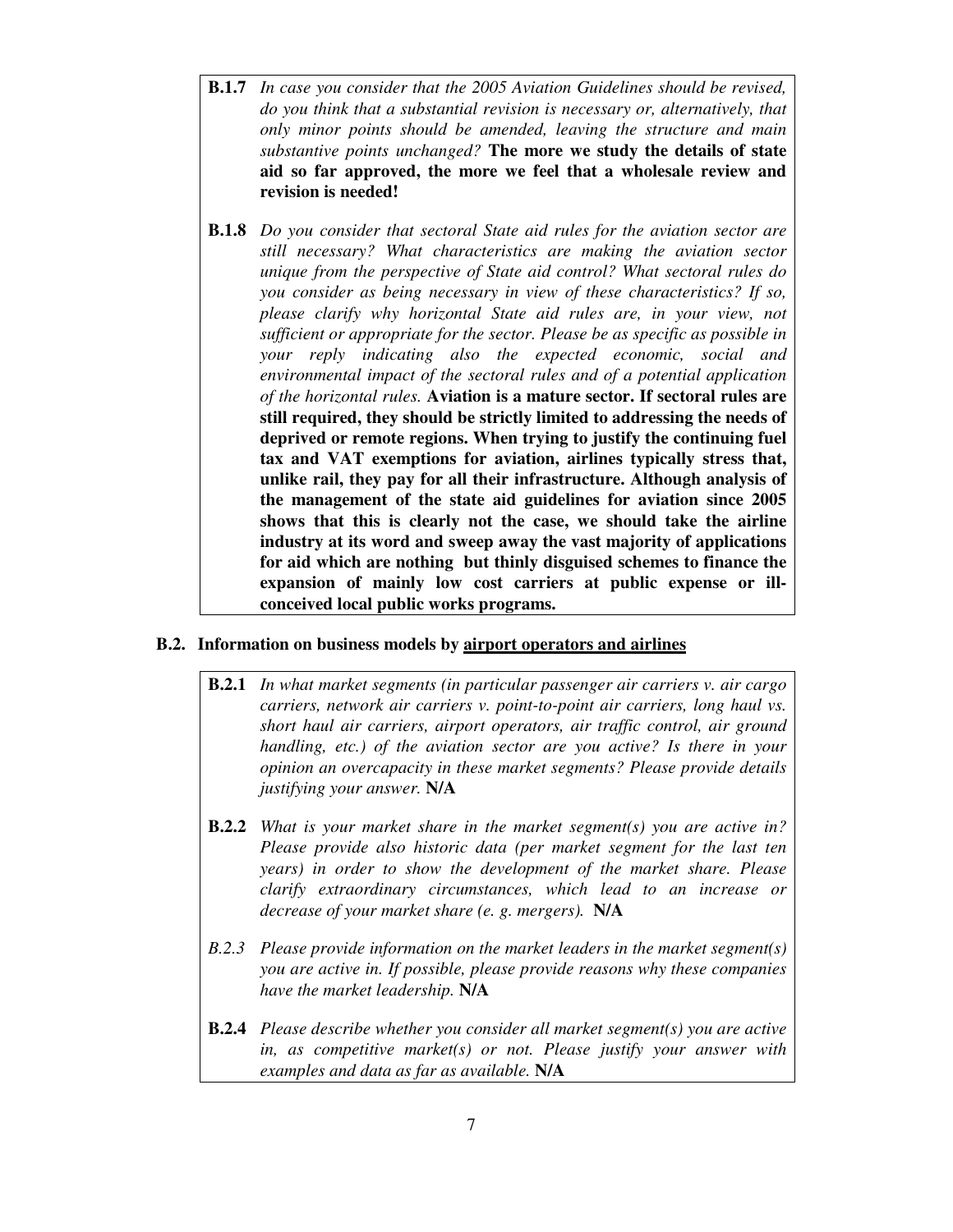- *B.2.5 Considering your market position, which are, in your view, the likely developments of the market segment(s) you are active in?* **N/A**
- *B.2.6 Do you consider that State aid has played a (positive or negative) role in the market development so far in the market segment(s) in which you are active? If so, please specify how and why this was the case. Please provide data and narrative explanations in order to support your answer.* **N/A**
- *B.2.7 Please describe how you perceive the role of State aid in the aviation sector in general and in particular concerning infrastructure investment incentives, regional development, safeguarding fair competition, financing in the sector. Please justify your answer with data, if possible.* **State aid should be limited to genuine cases where there is a public interest to support the development of infrastructure or the provision of new routes. Such infrastructure needs to adequately reflect both national and regional priorities so as to avoid a proliferation of unneeded and unused airports. Current experience shows that the guidelines now in force have failed to prevented such occurrences. We are also unsure if in fact all cases of state aid provided by local or regional governments have been referred to, examined and approved by the Commission.**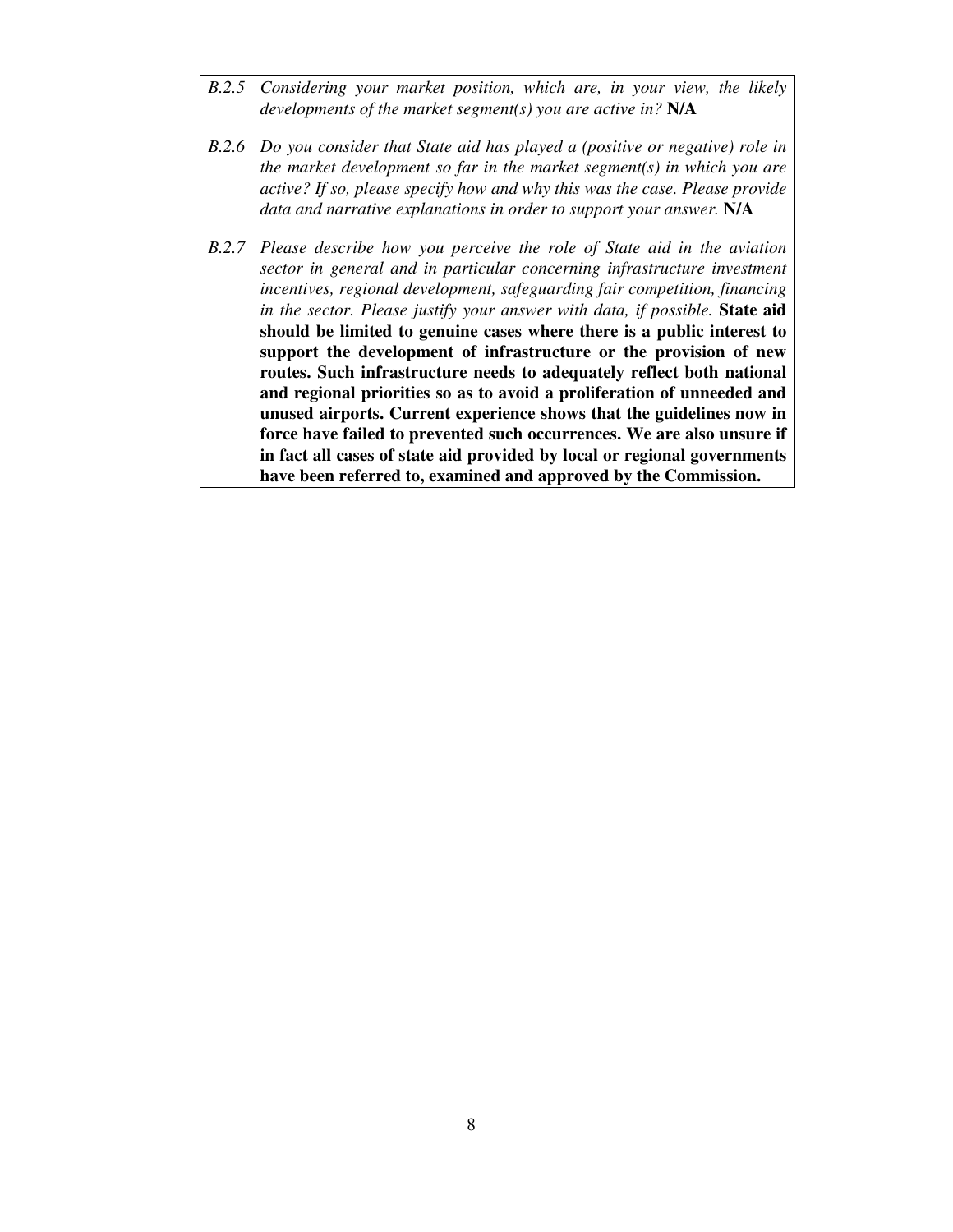- *B.2.8 Where do you see the major challenges for your company and the aviation sector in general and in particular the market segment(s) you are active in the short term (during the next year), medium term (in the next 3 years) and long term (after the next 3 years)? Please distinguish in your answer between competition / economic / regulatory / political / environmental and climate change / capacity and social challenges supporting your answers with data, if possible.* **Aviation will face the continuing challenge of having to make the best use of limited infrastructure***.*  **Communities are increasingly unprepared to see the construction of new airports or the addition of new runways because of noise and other environmental considerations. The desirability of EU citizens to have increased mobility that is recognised in the guidelines needs to be balanced against the fact that aviation is the most climate intensive mode of transport by a factor of 10. Arguments in the guidelines that airports help the development of regional economies may be just as true for railways or for investment in rail efficiency measures. Assistance to airlines under the guidelines seems to have been directed almost overwhelmingly to low cost carriers apart from aid for French metropolitan routes and for programs to strengthen airport security and compensate for airport interruptions due to 9/11. The low cost carrier business model is built around providing service between secondary airports. Their object is to make a profit not to operate in the public interest and serve isolated or underprivileged areas of Europe. Quite the contrary, they frequently seek out volume routes where traffic can be diverted from existing services which are being provided by other carriers at a higher cost from airports with higher landing and other charges. So it is remarkable that virtually all such aid approved under the guidelines has gone to these carriers serving secondary airports and that it has all been deemed to be in the public interest.**
- *B.2.9 Have you as Member State or public body granted State aid in application of the1994 or/and 2005 Aviation Guidelines? Please specify whether the aid was approved or not, providing details on the procedure and the aid amount granted.* **N/A**
- *B.2.10 Have you as market participant applied to a Member State / a regional or local authority / a public undertaking for State aid under the 1994 or/and 2005 Aviation Guidelines? Please specify whether the aid was approved or not, providing details on the procedure and the aid amount granted.*  **N/A**
- *B.2.11 Do you consider that the existing Guidelines for the aviation sector impose an adequate level of regulation or would you favour a higher or lower degree of regulation? Please be as specific as possible in your reply indicating also the expected economic, social and environmental impact connected to your view.* **The significant growth in the number and value of applications for state aid since the 2005 revisions (approximately fivefold) suggests that far from providing an adequate**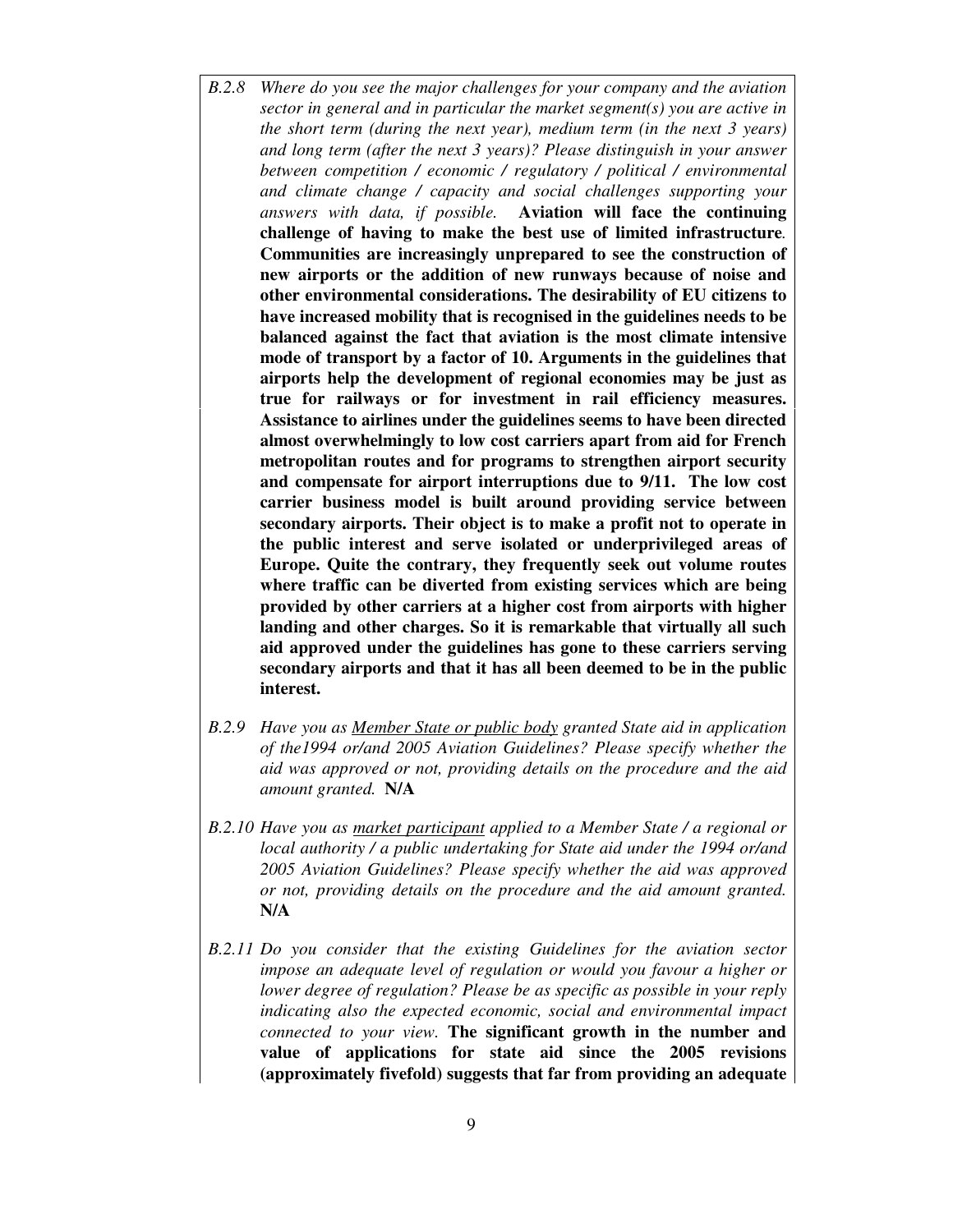## **B.3. Definition of relevant markets for airports and airlines**

In the aviation industry there are currently several different levels of competition between the different types of airports and between airlines. Therefore, the definition of relevant markets for airports and airlines is a key factor when investigating State aid, and makes it necessary to examine the extent to which competition could be distorted and the internal market affected.

*B.3.1 Do you consider that the categories of airports and passenger thresholds referred to in Section 1.2.1. of the 2005 Aviation Guidelines are appropriate in view of the evolution of the sector? Otherwise, what changes would you consider appropriate to this categorisation? In your view is it sufficient to take into account for the categorisation of airports only passenger numbers? Which other indicators (for example tonnes of air cargo, number of aircraft movements or other indicators) should replace or also be taken into account in order to address sufficiently the impact of the different business models on the competition and trade between Member States? Please be as detailed as possible, providing data and narrative explanations.* **N/A**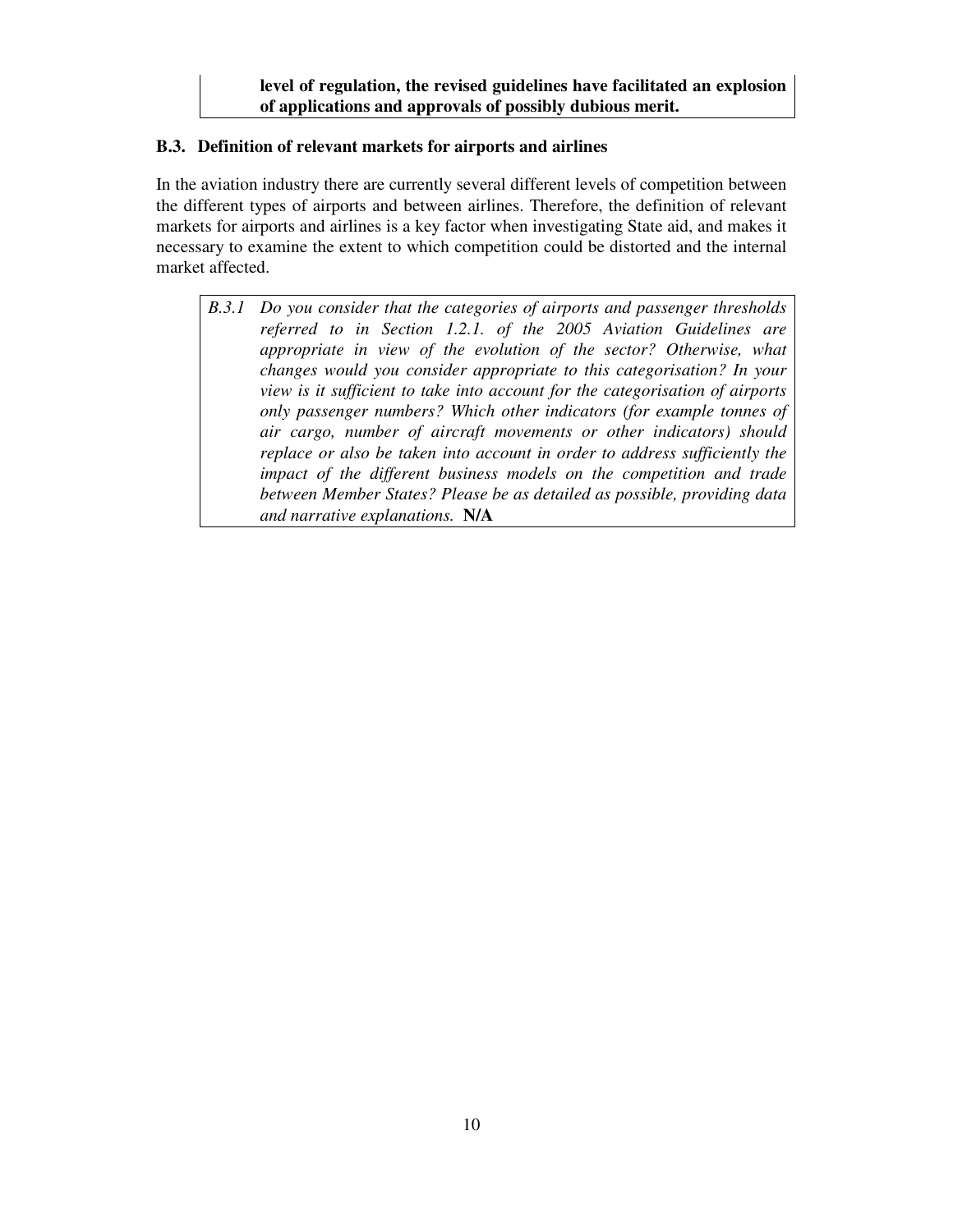- *B.3.2 Are you of the opinion that the Commission should examine aid granted to all airports irrespectively of its size or do you consider that a Block exemption for small airports would be appropriate? If you are of the opinion that a Block exemption*<sup>2</sup> rule is appropriate, for which size of the *airports should it be established? Or, do you consider that other criteria than size should be taken into account? If so, what are in your opinion these criteria? Please provide justification of your opinion and possible criteria for a Block exemption. Please be as specific as possible, providing data and narrative explanations.* **The Commission should examine all applications irrespective of airport size. T&E is opposed to block exemptions. There are sufficient cases where smaller regions or cities have decided that they need an airport irrespective of the true potential and likely traffic developments only to see these largely public funded investments end up as white elephants.**
- **B.3.3** *How do you consider should the relevant geographic and product markets be defined for airports and airlines? In particular, under which condition do you consider that a connection to one airport is part of the same geographic and product market as a connection to another airport located in vicinity respectively to a high-speed train linking the same urban areas? You are invited to answer to these questions for passenger and for freight transport.* **The question is not clear. The Commission needs to set clear guidelines for determining whether two airports compete for traffic from the same geographic catchment area. Aid should not be granted for operations between city pairs where a high speed rail link already exists. Aid should not be granted to develop one airport where another nearby airport serving the same catchment area is already operating successfully and the aid only serves to facilitate the siphoning off of traffic to the new from the existing facility through subsidised landing fees or other incentives. This should particularly be the case if the second airport also has, or is near, to a high speed rail connection.**
- *B.3.4 What are in your view the minimal,legal and economic conditions under*  which an airport can be operated on a profitable basis and without *financial assistance from the public authorities? In this respect, do you consider that the results of the study carried out be Cranfield University for the Commission in preparation of the 2005 Aviation Guidelines, which concludes that this figure varies according to the country and the business model, but is generally between 500 000 and 1 000 000 passengers, are still valid today? (A copy of the study can be found under http://ec.europa.eu/competition/sectors/transport/reports/airports\_compet ition\_1.pdf and*

-

<sup>2</sup> Such Block exemption could, for instance, provide for exemption from notification of State aids to certain categories of airports and set up conditions under which such aids can be considered compatible with the internal market. Alternatively, it could exempt from notification certain types or amounts of State aid, independently of the category of airports.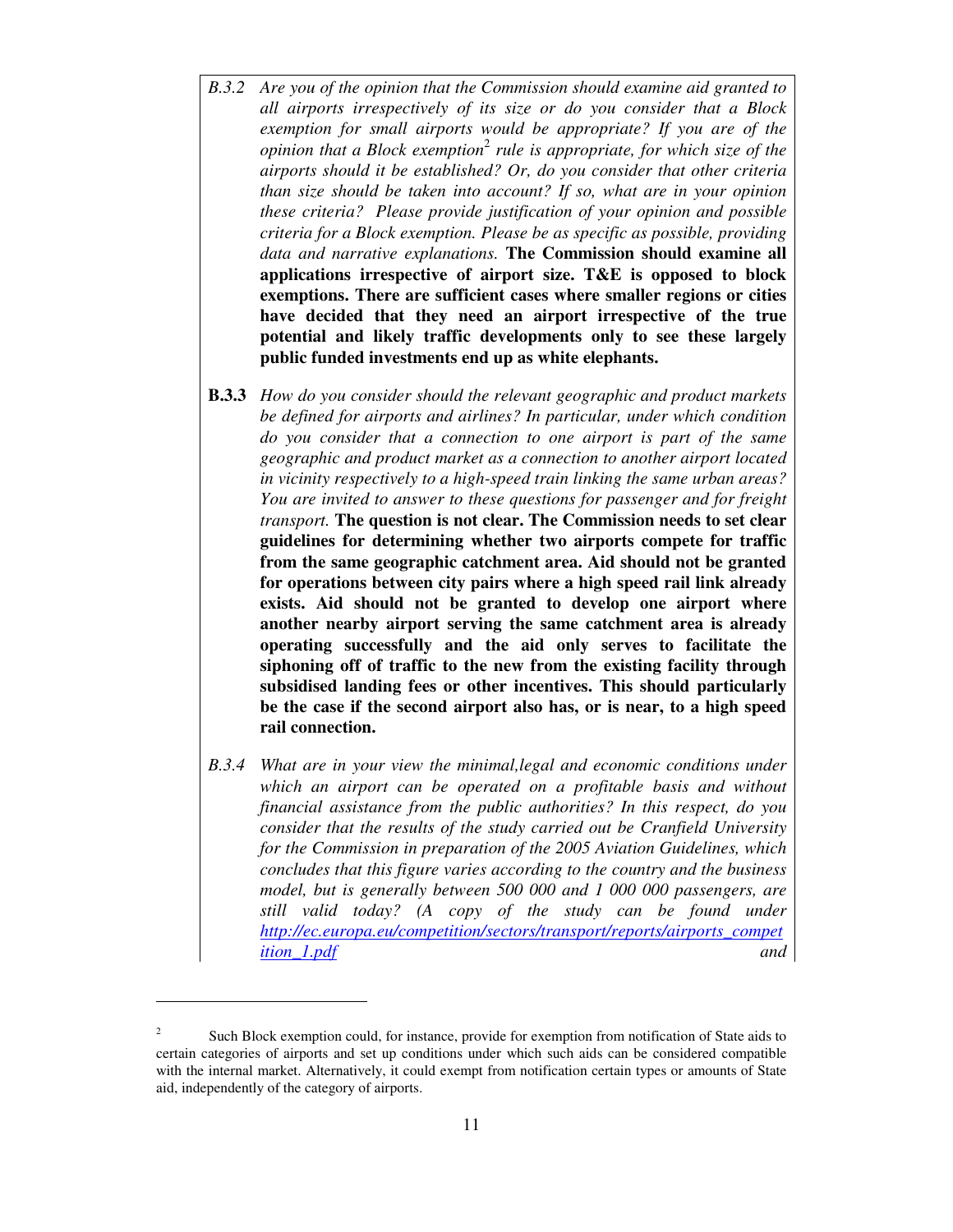# **C. FACTUAL INFORMATION ON THE REGULATORY AND ECONOMIC ENVIRONMENT**

## **C.1. Airport's economic activity and activities falling within the public policy remit**

Section 3.2.1 of the 2005 Aviation Guidelines distinguishes between economic activities of an airport and activities which normally fall under State responsibility in the exercise of its official powers as a public authority.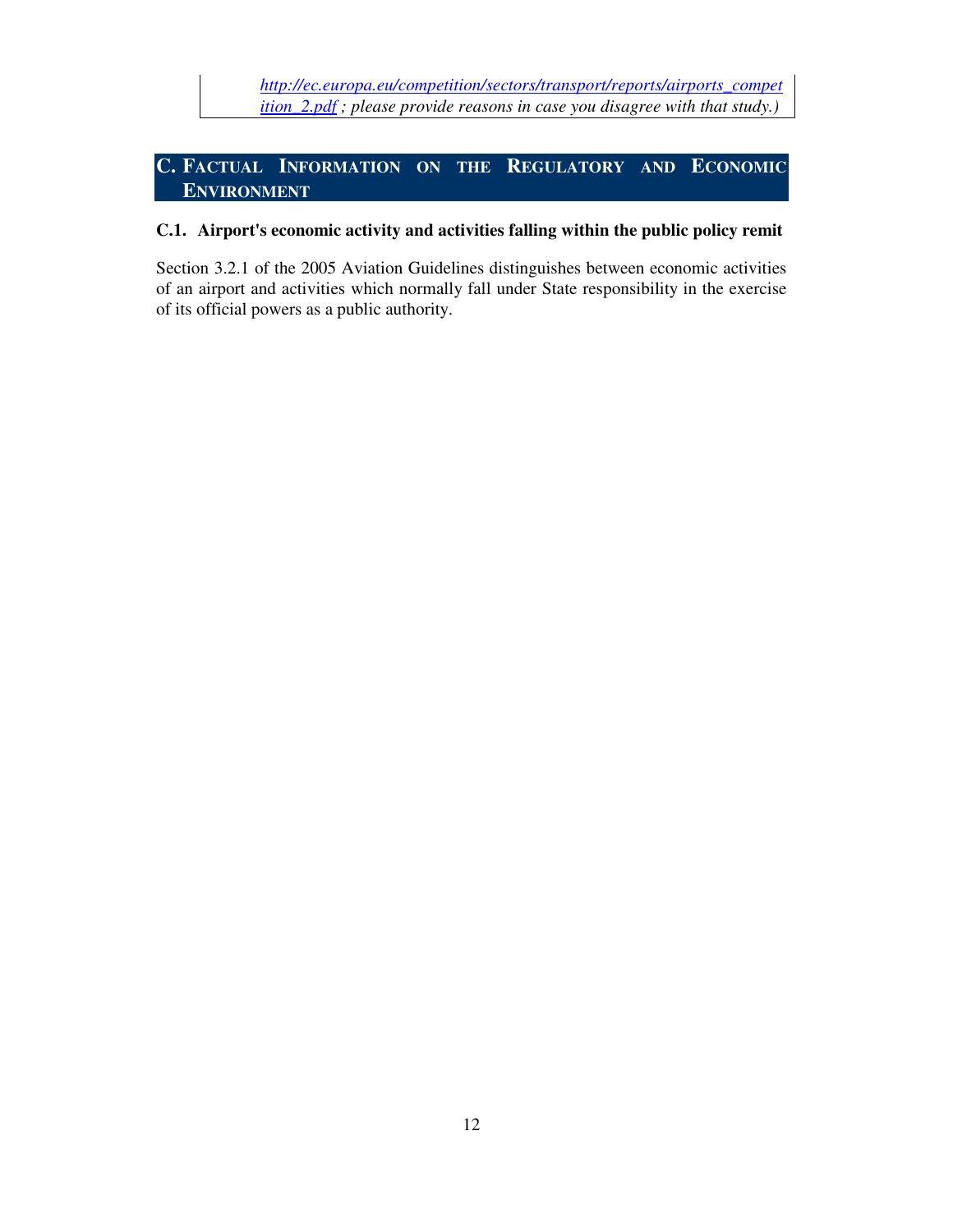- *C.1.1 Which activities of an airport in your view in your country fall within public policy remit and do not constitute an economic activity keeping in mind the notion of undertaking under EU State aid law? How are these activities defined and regulated in your country? Is the distinction made by the 2005 Aviation Guidelines appropriate? Please justify your view on this issue.* **N/A**
- *C.1.2 The 2005 Aviation Guidelines provide examples for the activities falling within the public policy remit, such as safety, air traffic control, police, customs. How are these activities and the equipment necessary for these activities (e. g. scanners etc.) financed in your country? How are fire fighting services at the airport organised and financed in your country?*  **N/A**
- **C.1.3** *Do you consider that the framework established in the 2005 Aviation Guidelines for differentiating between economic activities and activities falling within the public policy remit is sufficiently clear and unambiguous? What additional guidance or clarification should be introduced in possible revised guidelines?* **In general, security costs should be borne by airports and user airlines and ultimately paid for by passengers. To ascribe these costs to public policy serves only to expand subsidies to the aviation industry.**
- **C.1.4** *Is a distinction between economic and non-economic activities still relevant for an airport? Please justify your view.* **N/A**

### **C.2. Services of general economic interest**

Section 3.2.2 of the 2005 Aviation Guidelines sets out the possibility for certain economic activities carried out by airports to be considered by the public authority as constituting services of general economic interest. It also describes the conditions under which compensation for public service obligations imposed on an airport operator does not amount to State aid. The 1994 Aviation Guidelines provide rules for the assessment of the compatibility of compensation for public service obligations imposed on airlines.

The possibility for airport's activities to be considered as constituting services of general economic interest is specified further in the Commission Decision of 28 November 2005 on the application of Article 86 (2) of the EC Treaty (now Article 106 (2) TFEU) to State aid in the form of public service compensation granted to certain undertakings entrusted with the operation of services of general economic interest<sup>3</sup> (hereafter "2005 Commission *Decision on services of general economic interest"*). It exempts from notification public service compensation for airports with average annual traffic during the two financial years preceding that in which the service of general economic interest was assigned not exceeding 1 million passengers and complying with the conditions set up in the decision,

OJ 312, 29 November 2005, p. 67.

-3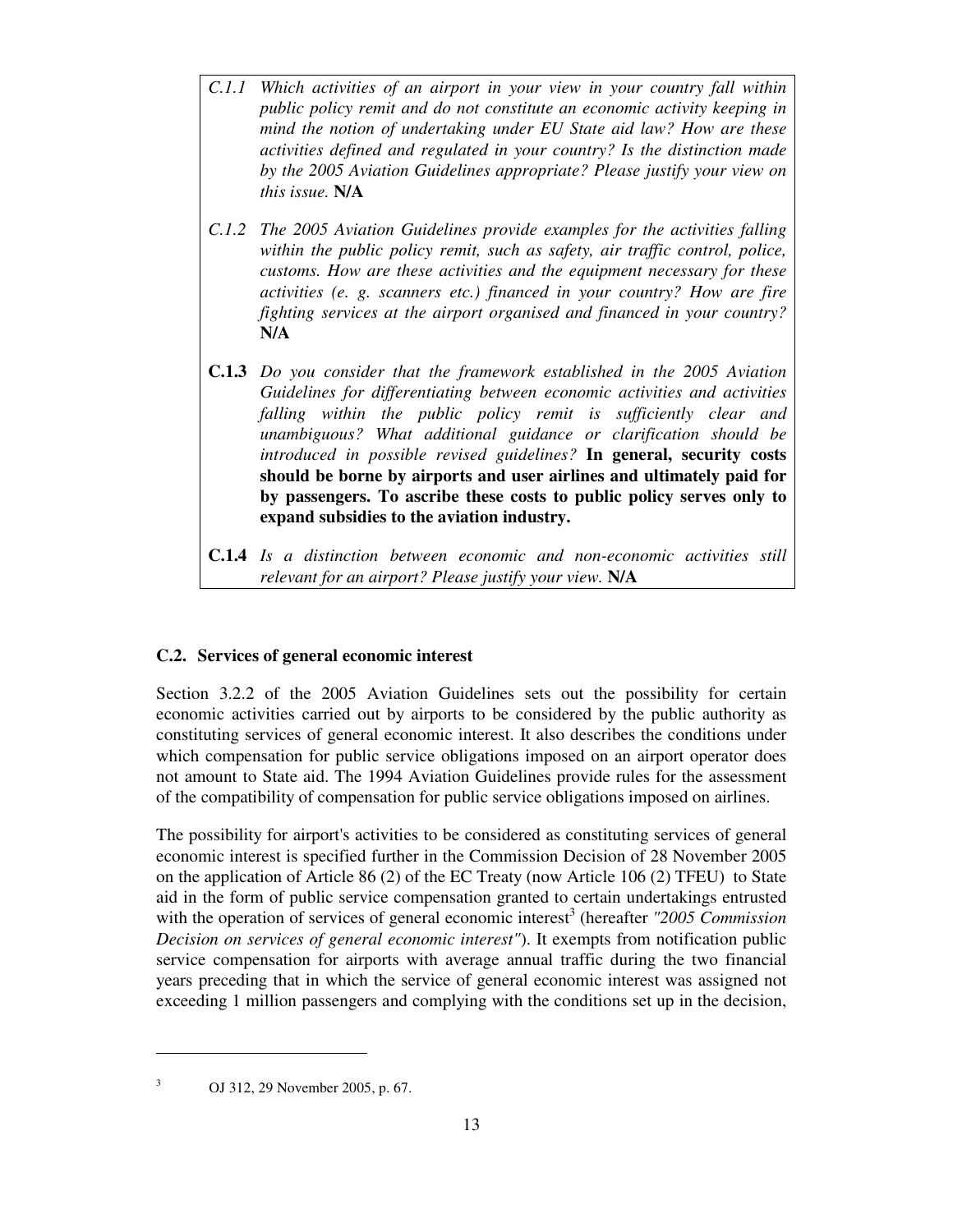as well as airports whose turn over is below 100 million EUR and which receive less than 30 million EUR compensation per year.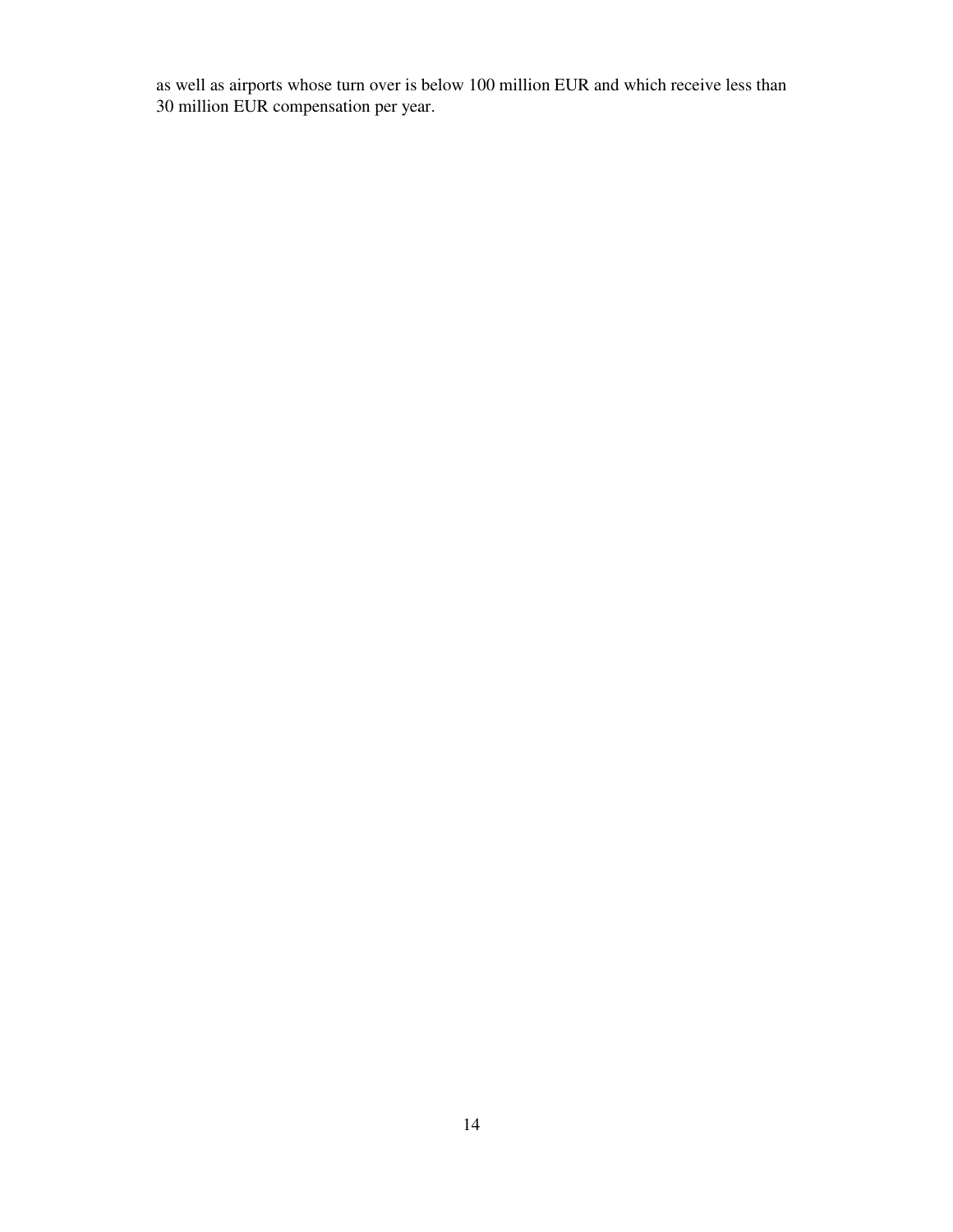- *C.2.1 Are public service obligations for airports / air carriers already legally defined in your country? What is their form (law or contract)? Please indicate the relevant legal provisions. If so, how are these public service obligation entrusted on the airport operators / air carriers? If not, why is the decision not used in the aviation sector? On what basis is the compensation for discharging these public service obligations determined? Please be as detailed as possible, providing data and narrative explanations.* **N/A**
- *C.2.2 Do you consider that the framework established in the 2005 Aviation Guidelines and the 2005 Commission Decision on services of general economic interest for assessing compensation given to airports is sufficiently clear? Otherwise, what additional guidance or clarifications should be introduced in possible revised guidelines?* **N/A**
- *C.2.3 Do you see any practical obstacles to the use of this possibility offered by the 2005 Aviation Guidelines and the 2005 Commission Decision on services of general economic interest? If so, how do you think that such obstacles might be removed?* **N/A**
- *C.2.4 Do you consider that additional or alternative conditions/criteria should be used in order to avoid undue distortion of competition? If so, what are these criteria?* **N/A**

## **C.3. Factual elements to be taken into account for the application of the market economy investor principle**

Section 3.2.4. of the 2005 Aviation Guidelines explains how the Commission will assess whether public funding constitutes State aid, by reference to the so-called "market economy investor principle". This issue concerns, on the one hand, public funding of airport operators (e.g. for infrastructure investments or management, for the provision of airport services, etc.) and, on the other hand, support by airport operators to air carriers (e.g. marketing support, quantity rebates, start-up support, etc.).

- *C.3.1 With regard to the public funding of airport operators (e. g. financing of infrastructure investments, capital injections, etc.)* 
	- C.3.1. a) Do you consider that the factual elements considered in the 2005 Aviation Guidelines with regard to the application of the so-called "market economy investor principle" to public funding of airports are sufficient, or do you think that additional elements should be taken into account? Please justify your reply.
	- C.3.1. b) In case you consider that further elements should be taken into account, which ones? **Guideline 3.2.4.(46) requires the Commission to assess whether the public funding directly or indirectly to airlines constitutes state aid by assessing whether a private shareholder having regard to the foreseeability of obtaining a return would have subscribed the capital in question. It is hard to see how this**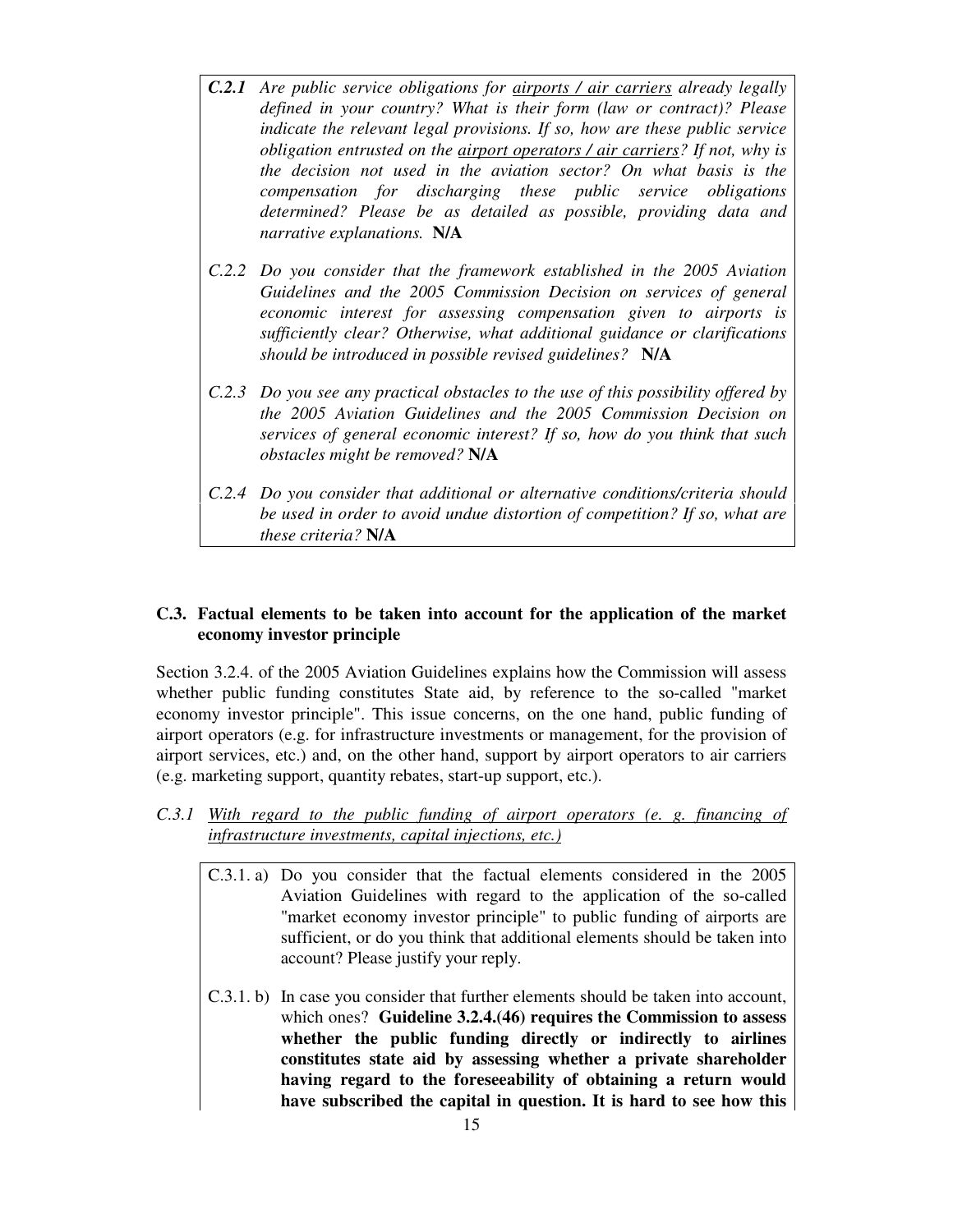**principle is being applied appropriately concerning those applications for the provision of assistance especially to low cost carriers. These low cost carriers only open new routes after having obtained public funding in its various forms by arguing that without such funding the new route would not be economically viable. If the new route was not economically viable even for a low cost carrier, then it would hardly be economically viable to any other private shareholder and thereby the application for public funding should fail this test.**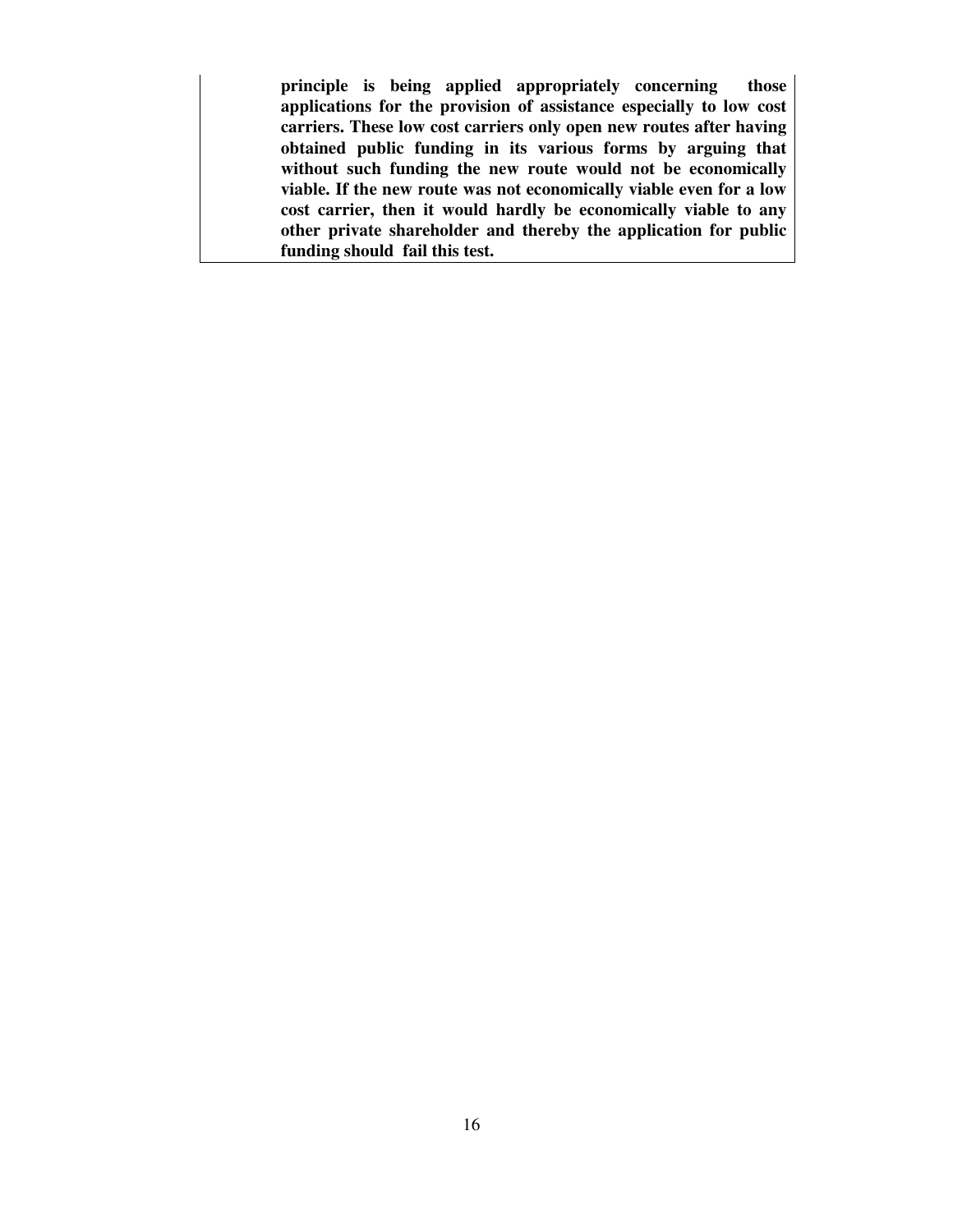- C.3.1. c) In your opinion, what type of costs (e. g. parking fees; rents for shops; rents for advertisement spaces; etc.) would a market economy investor take into account when setting airport charges and defining the cost structure of commercial services offered by the airport (e.g. only variable/marginal costs, variable costs and infrastructure costs, only part of infrastructure costs, etc.)? In this context, on which basis would a market economy investor evaluates infrastructure costs (e.g. historical cost, market value, accounting value, etc.)? Please justify your views on this issue providing data and concrete business plans, if possible, and also describe the impact of the different types of the cost on the setting of airport charges and the cost structure of commercial services offered by the airport (parking fees; rents for shops; rents for advertisement spaces; etc.). **N/A**
- **C.3.1. d)** In your opinion, what type of revenues would a market economy investor base its business decisions on (e.g. only direct revenues such as airport charges, direct revenues and other indirect revenues such as parking and shop/sales revenues, etc.)? Please justify your views on this issue providing data and concrete business plans, if possible. **N/A**
- C.3.1. e) What time frame does a market economy investor base its investment decisions on (e.g. based on the useful economic, technical or accounting depreciation period of airport infrastructure or based on a shorter timeframe)? Please justify your views on this issue providing data and concrete business plans, if possible, and also describe the impact. **N/A**
- C.3.1. f) Please explain whether or not you are of the opinion that aid is necessary for ensuring that the market provides for sufficient airport infrastructure? If so, please specify for which types of airport infrastructure this may be the case and why. Did you invest in airport infrastructure without receiving aid? Please specify your answer providing data and concrete business plans, if possible. **N/A**
- *C.3.2 With regard to support by airport operators and/or public authorities to air carriers (e. g. marketing support, rebates schemes and start- up support etc.)* 
	- **C.3.2. a)** Do you consider that the factual elements considered in the 2005 Aviation Guidelines with regard to the application of the market economy investor principle to public funding of air carriers (e.g. in the form of marketing support, quantity rebates, start-up support, etc.) are sufficient or do you think that additional elements should be taken into account ? **The implementation of the current guidelines should be reviewed. In many cases funding does not appear to be provided in order to serve the public good of connecting isolated regions or promoting development of deprived areas. The funding is rather being sought and given to open new routes from new or marginal or even largely, unused, airports, to enable low cost airlines to provide a service that is sufficiently cheap to siphon traffic from**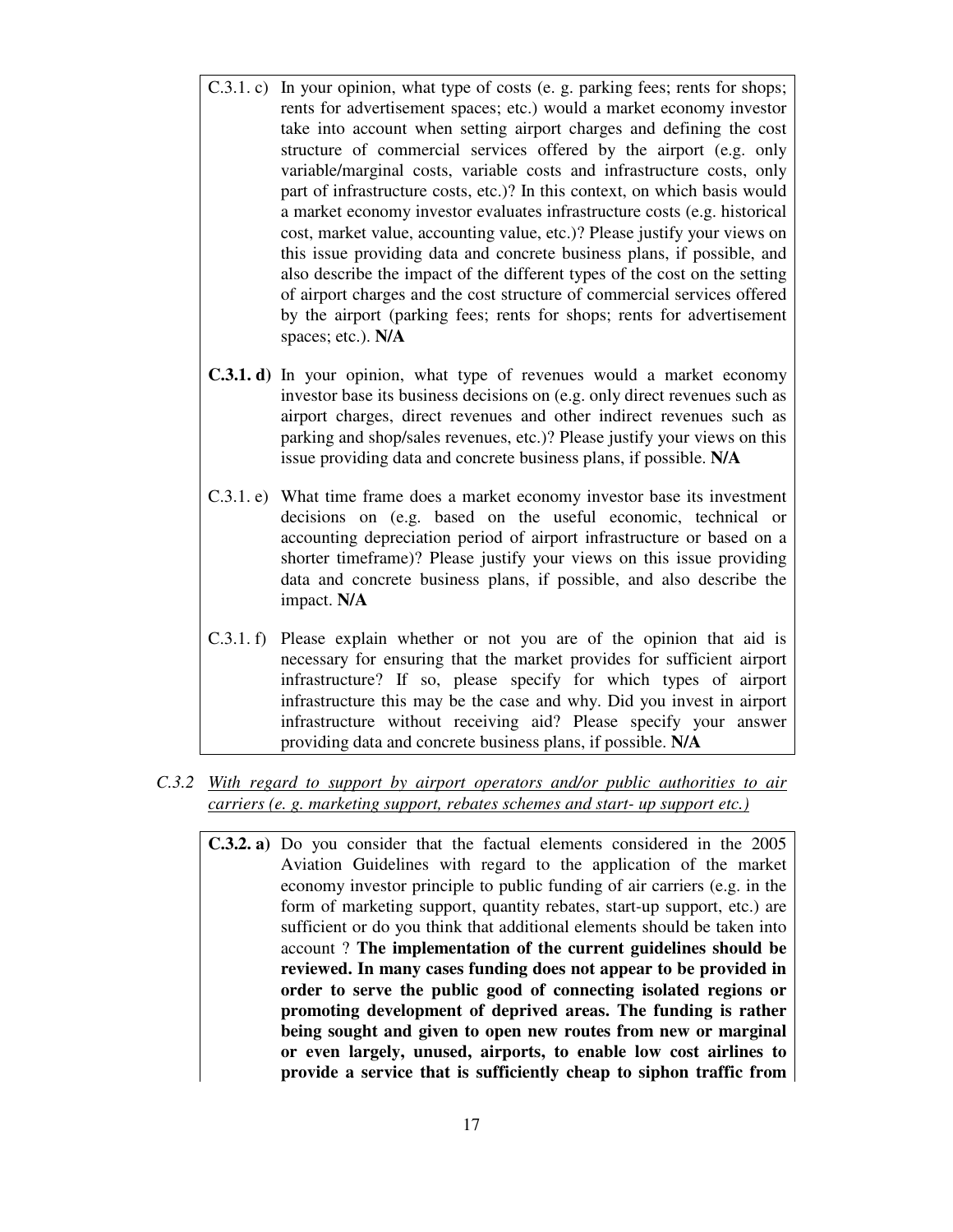**existing neighbouring airports. Such practices raise clear questions of competitive distortion.** 

**C.3.2. b)** In case you consider that additional elements should be taken into account, which ones? **Assistance should be provided to airlines to operate new routes only in cases where the need for the new route has clearly been identified and agreed in a transparent process of public consultation. Such a requirement would eliminate the apparent abuses under the current arrangements whereby low cost carriers essentially blackmail local authorities into providing assistance for opening new routes of the airline's choice or of keeping them open on pain of closure even of the airline withdrawing all services at the airport.**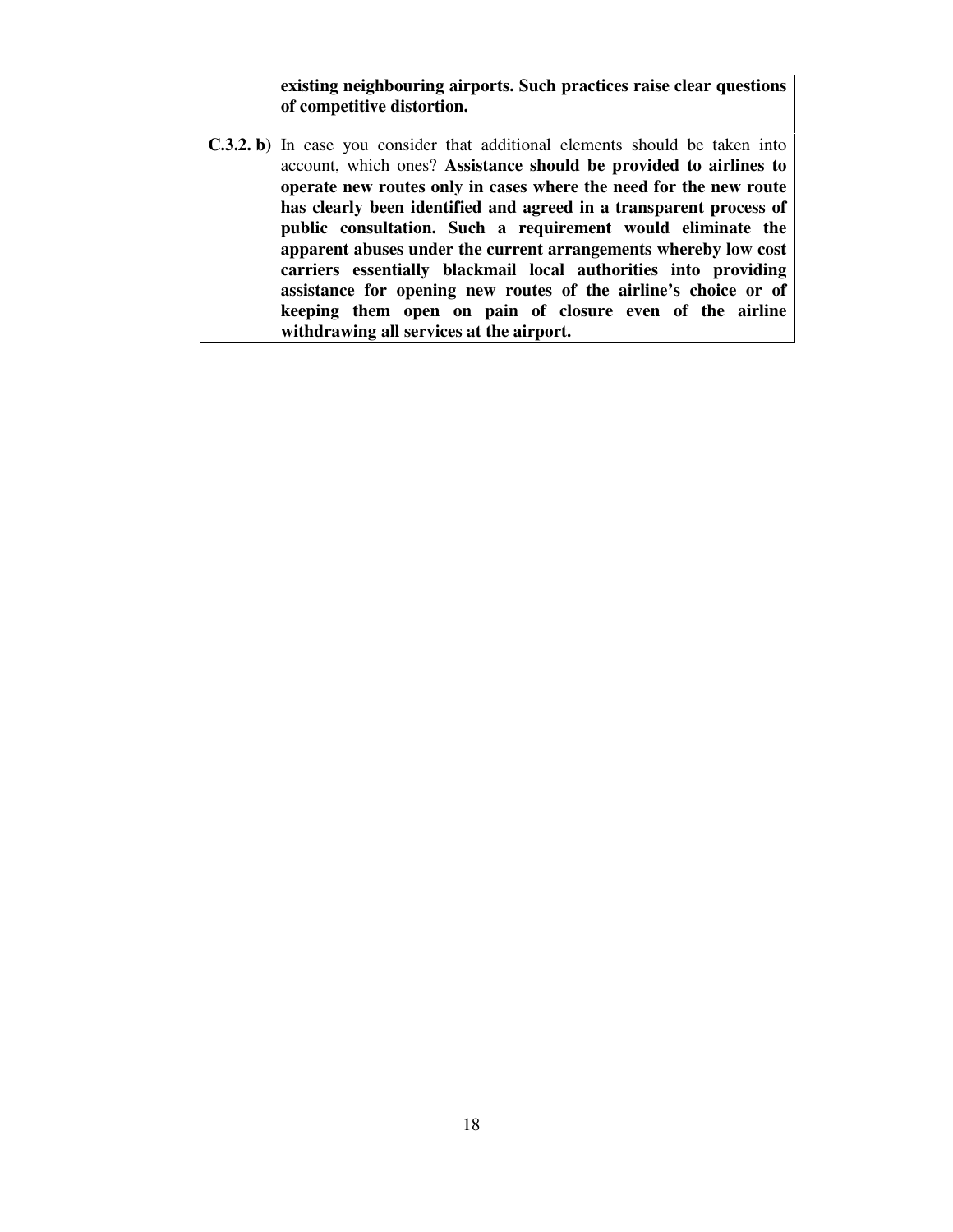- **C.3.2. c)** In your opinion, what type of costs would a market economy investor take into account when negotiating an agreement with an air carrier (e.g. only variable/marginal costs, variable costs and infrastructure costs, only part of infrastructure costs, etc.)? In this context, on which basis would he evaluate infrastructure costs (e.g. historical cost, market value, accounting value, etc.)? On which basis (e. g. passenger numbers, maximum take-off weight, aircraft movements at the airport etc.) would he attribute the costs to the specific agreement with an air carrier? Please justify your views on this issue providing data and concrete contracts, if possible, and also describe the impact of the different options. **N/A**
- C.3.2. d) In your opinion, what type of revenues (e.g. only direct revenues, such as airport charges, direct revenues and other indirect revenues, such as parking and shop/sales revenues, etc.) would a market economy investor take into account when negotiating an agreement with an air carrier? Please justify your views on this issue providing data and concrete business plans, if possible, and also describe the impact. **N/A**
- **C.3.2. e)** What time frame would a private investor use for his agreement with an air carrier on (e.g. based on the duration of the specific contract or based on a longer or shorter timeframe or the balance of risk assumptions of the parties under a specific contract)? **N/A**
- **C.3.2. f)** Please justify your views on this issue and also describe the impact. Please distinguish in your answer between competition / economic / regulatory / political / environmental and climate change / capacity and social challenges supporting your answers with data, if possible. **N/A**

### **D. FINANCING OF AIRPORTS**

#### **D.1. Financing of airport infrastructure**

Section 4.1. of the 2005 Aviation Guidelines sets out the Commission approach to the public funding of the construction of airport infrastructure and equipment or facilities.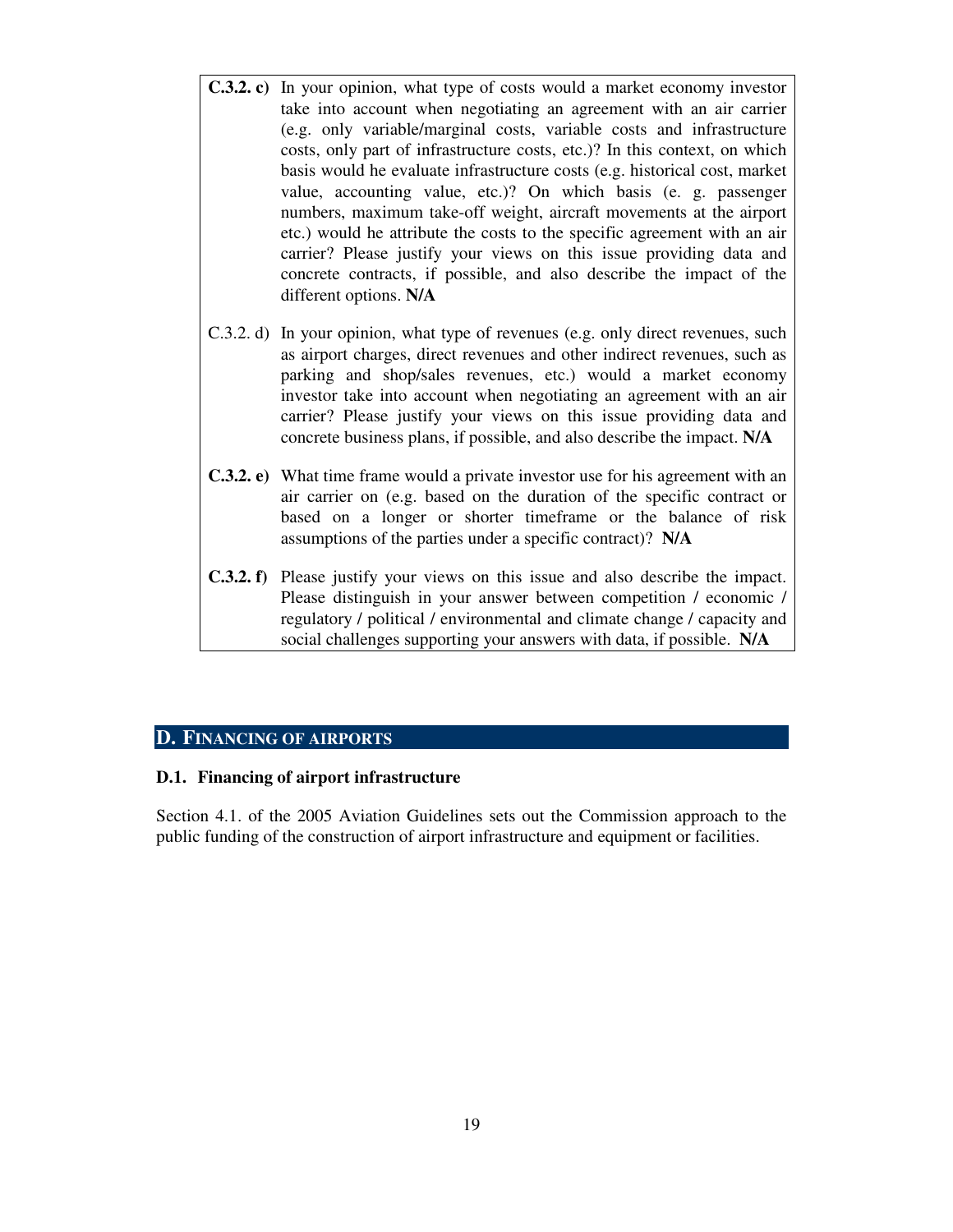- D.1.1 *Do you think that the compatibility criteria (point 61 of the 2005 Aviation Guidelines) set out in Section 4.1 for the public funding of airport infrastructure are adequate, transparent and well applicable? Otherwise, please explain which criteria should be reviewed and how?* **Criterion 61 must include consideration of the geographic proximity of other airports including across borders in neighbouring member states. Additional criteria beyond those meeting a general interest (eg regional development, accessibility) should be considered. The availability of alternative links eg rail, or their construction should be considered. Whether alternative viable air services via a connecting point are available is another.**
- **D.1.2** *Which are in your view the distortions of competition resulting from investment aid to airports depending in particular on their size and their geographical location (in particular proximity to other airports)? Do you consider that this is a valid and only criterion that should be taken into account in this respect?* **This question usually involves examples with low cost carriers. Invariably the aid enables the low cost carrier to operate at the subsidised airport at a lower operating cost than at the neighbouring airport. Traffic on the subsidised routes depends on diverting passengers from airlines operating out of the neighbouring airport and what little genuinely new traffic that is generated is often motivated by the cheap price which has been made possibly through subsidy. Such practices bring the guidelines into disrepute and have no place in future policy.**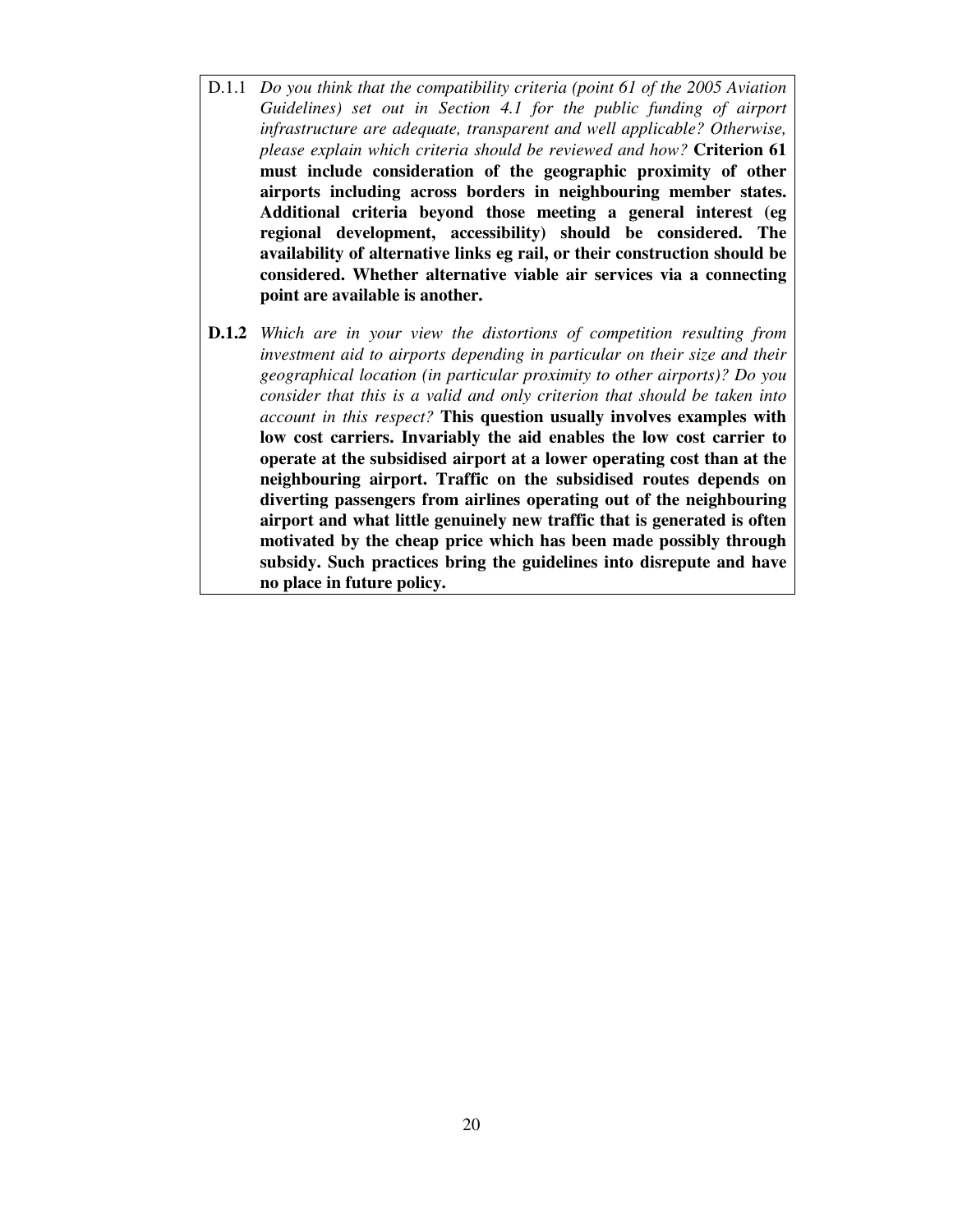- *D.1.3 Which annual traffic (passenger and cargo) do you consider necessary in order to cover all investments and maintenance costs? Please justify your view also in light of the Cranfield University study referred to above in point C.3.4.* **N/A**
- **D.1.4** *Which annual traffic (passenger and cargo) do you consider necessary in order to cover all operating costs? Please justify your view also in light of the Cranfield University study referred to above in point C.3.4.* **N/A**
- *D.1.5 Do the compatibility criteria set out in point 61 of the 2005 Aviation Guideline provide enough legal certainty and contribute to the predictability of the Commission's decisions in individual cases? Otherwise, please explain in which way these criteria could be further developed?Should there be, for example, further guidance on the maximum aid intensity that the Commission would allow for each type of infrastructure investment or for each type of airport, further indications about the eligible and non-eligible costs, and further indications on the definition of the catchment area of an airport and its degree of competition with other airports and high speed rail ?*
- *D.1.6 Please justify your views on this issue and also describe the impact. Please distinguish in your answer between competition / economic / regulatory / political / environmental and climate change / capacity and social challenges supporting your answers with data, if possible.*
- *D.1.7 Do you consider that public financing of airport infrastructure provides for crowding-out of private investors? Please justify your opinion on this issue.* **N/A**
- **D.1.8** *Do you consider that public financing of regional airports provides positive and negative externalities, for instance in terms of local development, accessibility, employment, air and noise pollution, climate change? If yes, please provide examples, indicating the economic, social and environmental impact.*

*Do you consider that specific conditions should be attached to the financing of regional airports, for instance to limit distortion of competition of or to avoid duplication on non-profitable airports? Which conditions (i. e. nondiscrimination with regard to airport charges; certain minimum level of airport charges; necessity of aid; catchment area; avoid creation of overcapacity etc.)? How should the catchment area of an airport be defined (i. e. distance in kilometres, travelling time using public transport or car, etc.)?***Yes we agree that additional criteria should be included to prevent distortion of competition and or avoid duplication of non-profitable airports We have been examining the list of cases 'Les Aides d'Etat en Matiere's des Aeroports' listed on the website of DG Competition. While a disclaimer is included that the list may not be comprehensive, we are surprised to be unable to find any mention of Beja airport in Portugal or Cioudad real airport in Spain. As noted in the attached report of the Portugese Court of Auditors concerning Beja Airport, the court**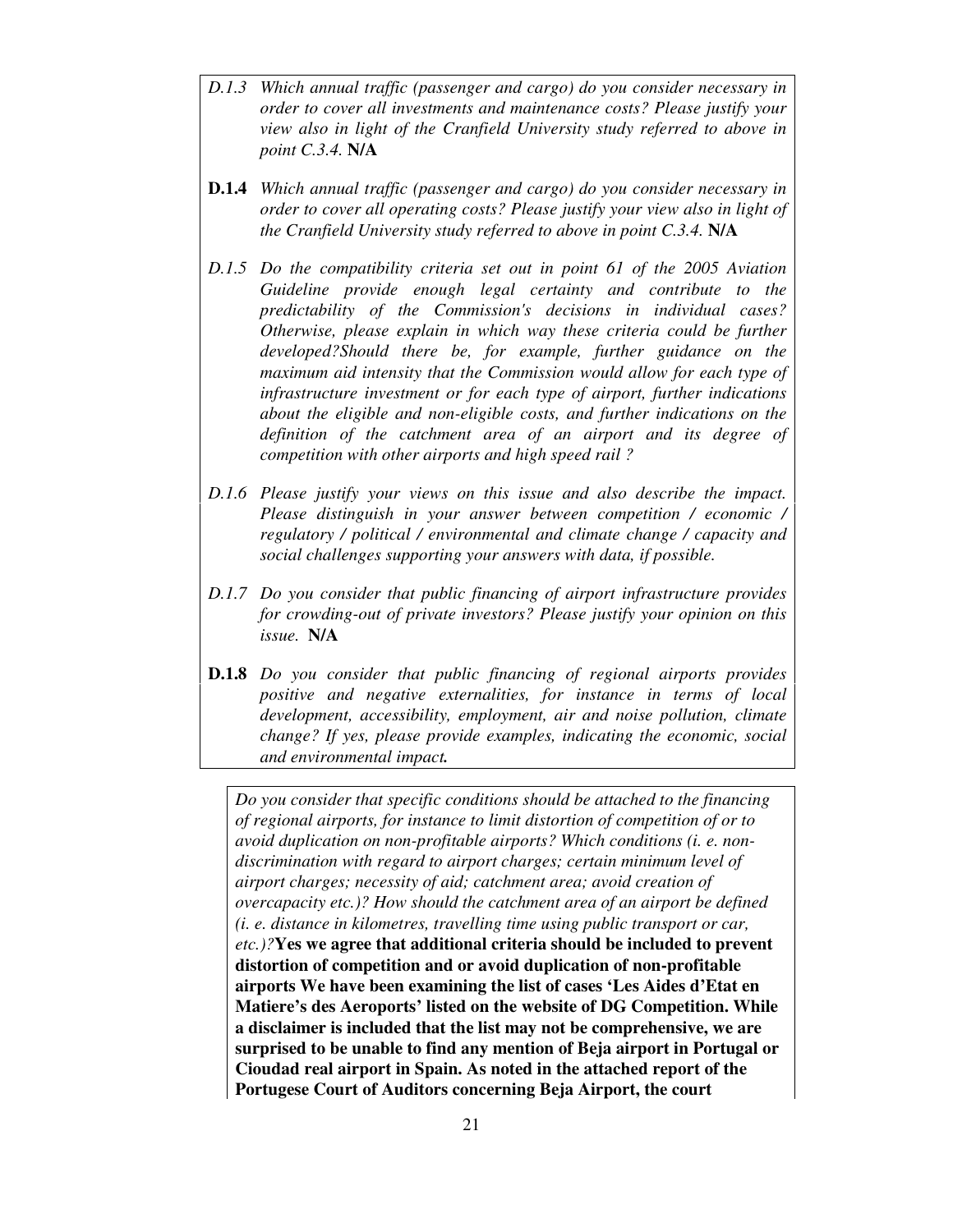**estimated that the total investment in the airport would be €74.365.998,85 whereas the initial project only estimated a total investment of €31.365.998,85 all from public sources, of which €13.199.262,06 (42%) would be European FEDER, ERDF funds. The Court strongly criticises the value for money of this investment. It notes that, up to May 2010 the project has not contributed to regional development nor to jobs creation (Point 15). The region of Alentejo is amongst the least developed of the EU, it has an old population and there are no exporting industries or activities that might benefit from the infrastructure. Agriculture activity is decreasing and its exports occur though inland or waterborne transport (Point 17) There was an expectation for touristic investment in the region which was re-considered following the financial crises, leading to air companies loss of interest in exploiting routes to the airport (Point 24). Point 25 clearly states that a conclusion is that in general the objectives of the project will not be achieved. Here we seem to have an example of a project partly funded by the EU which has gone badly wrong and yet it does not appear in the list of cases for state aid being considered by the Commission. Cuidad Real airport in Spain also does not appear in the list despite there being credible press reports of the airport receiving local funding of over €2m euros to promote the airport and its services.** 

- *D.1.9 Please describe how important the access to finance is for you as airport operator and the cost of it.* **N/A**
- *D.1.10 Please describe whether or not you deem State support necessary for having access to finance, supporting your answer with data, if possible.*  **N/A**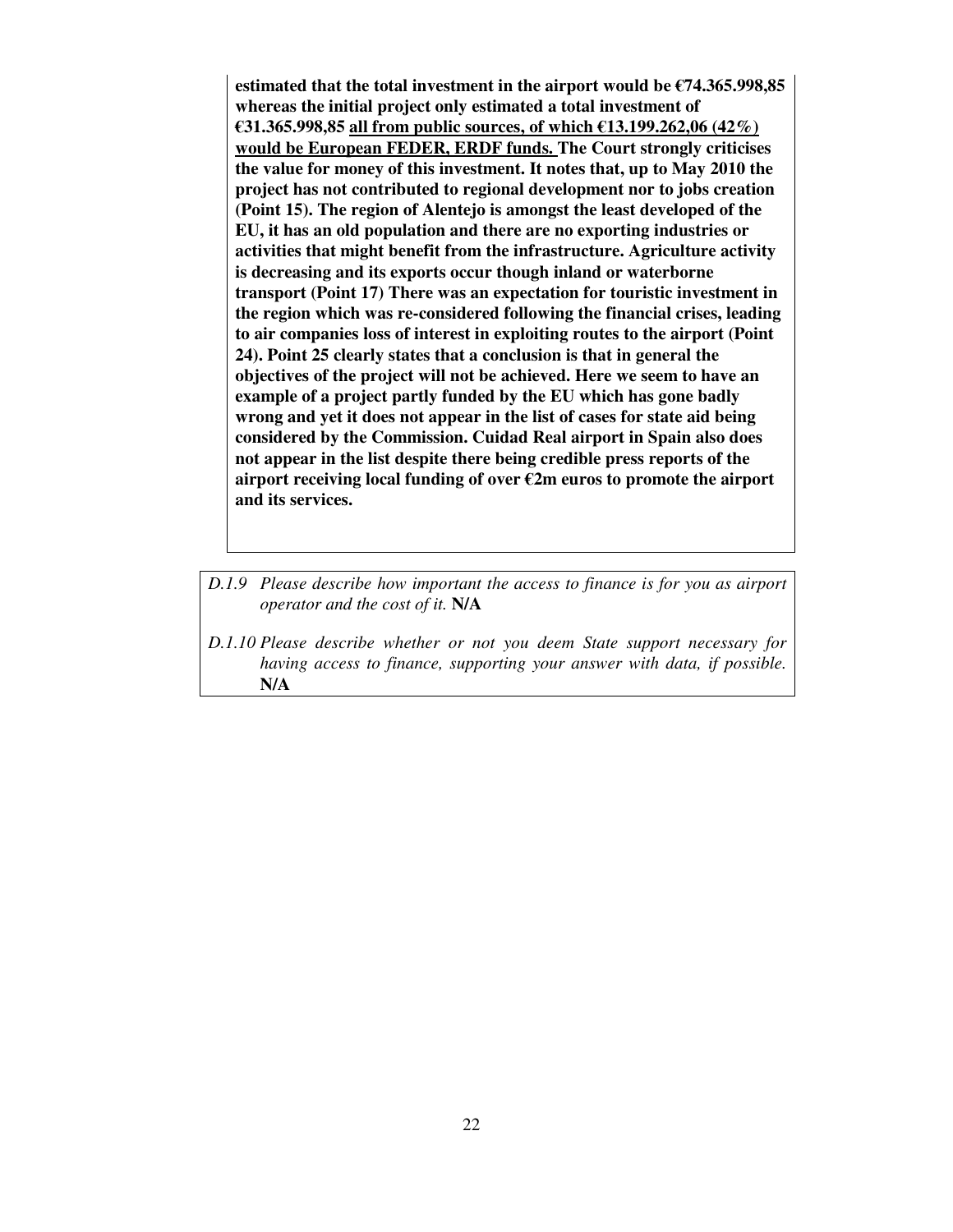### **D.2. Aid for operation of airport infrastructure**

Section 4.2. of the 2005 Aviation Guidelines sets out the Commission approach to the public funding of costs of running and maintaining the airport infrastructure.

- *D.2.1 The 2005 Aviation Guidelines consider that normally this type of aid is incompatible with the Treaty, except under certain conditions in disadvantaged regions on the basis of Article 107 (3)(a) or (c) TFEU (ex Article 87(3)(a) or (c) of the EC Treaty) or if it is necessary for the operation of a service of general economic interest in the sense of Article 106 (2) TFEU (ex Article 86(2) of the EC Treaty; see points 62-63 of the 2005 Aviation Guidelines). Do you do you consider that this approach remains valid? If not, what changes do you consider appropriate?* **N/A**
- **D.2.2** *Do you consider that this Section of the 2005 Aviation Guidelines provides enough guidance on the conditions that must be met in order for the public financing of the operation of airport infrastructure as compensation for the operation of a service of general economic interest in the sense of Article 106 (2) TFEU (ex Article 86 (2) of the EC Treaty) to be compatible with the Treaty? If not, what additional guidance or clarifications should be introduced in possible revised guidelines?* **N/A**
- *D.2.3 As mentioned above (see section C.2), the 2005 Commission Decision on services of general economic interest applies to airport operators. However, the Community framework for State aid in the form of public service compensation<sup>4</sup> , which lays down the compatibility conditions for compensation paid to undertakings for the performance of services of general economic interest, does not apply to airport operators. This Framework and well as the Decision are currently being revised. In your view, would it be appropriate to continue to address compensation for services of general economic interest in airport operation in the 2005 Aviation Guidelines, as is currently the case, or would it be preferable to simply refer to the general rules laid down in the above-mentioned Framework and Decision? Are special rules for services of general economic interest compensation for airport operations needed (as opposed to most other economic sectors) and if so, why?* **N/A**
- **D.2.4** *Do you consider that all airport operators should meet the normal costs of running and maintaining the airport infrastructure from its own resources? If not, please justify your view on this issue and indicate which 'critical mass' (e. g. number of passengers, number of tonnes air cargo, number of aircraft movements) is necessary for an airport in order to achieve financial viability (being able to meet the cost of running the airport including the cost for running and maintaining the infrastructure)? Please justify your view on this issue with data and in view of the Cranfield University study referred to above in point C.3.4 . N/A*

-4

OJ C 297, 29 November.2005, p. 4.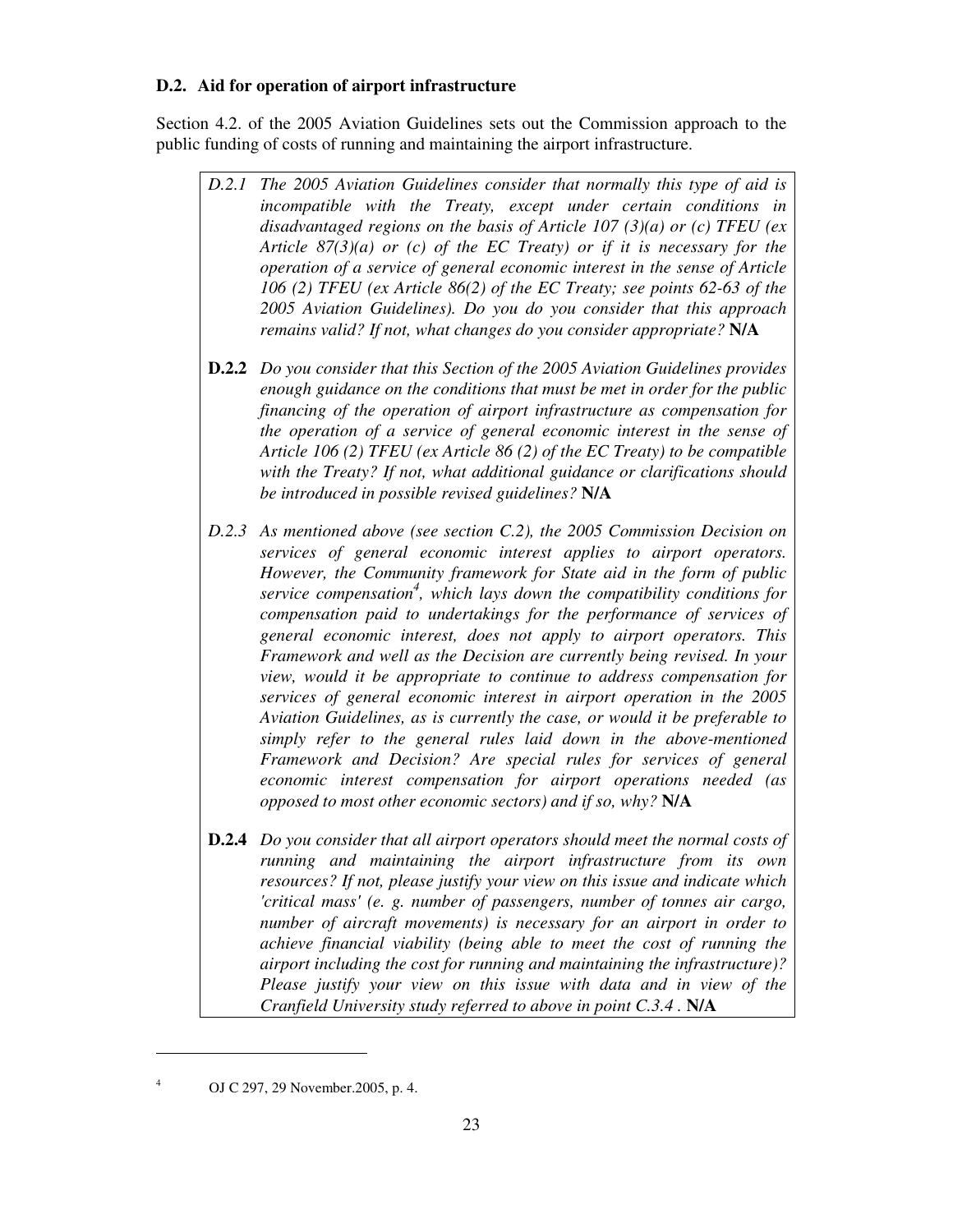- **D.2.5** *In your opinion, is it necessary to provide criteria for assessment of compatibility of public financing of certain operating costs outside the scope of services of general economic interest? If so, please identify these operating costs and provide a detailed justification why and on what basis, in your view, they should be considered compatible with the State aid rules.* **N/A**
- *D.2.6 Please explain whether you regard aid for the operation of airport infrastructure as necessary in the current business environment and in which conditions? Did you operate airport infrastructure without receiving aid? Please specify your answer by providing data, if possible.*  **N/A**
- *D.2.7 Please justify your views on this issue and also describe the impact. Please distinguish in your answer between competition / economic / regulatory / political / environmental and climate change / capacity and social challenges supporting your answers with data, if possible.*

#### **D.3. Aid for airport services**

Section 4.3. of the 2005 Aviation Guidelines sets out the Commission approach to the public funding of different airport services, such as groundhandling services.

- *D.3.1 Do you consider that, in general terms, the Commission approach to the compatibility of public financing of airport services is adequate? Otherwise, what should in your view be the approach to this type of aid?*  **N/A**
- *D.3.2 Do you consider that this Section of the 2005 Aviation Guidelines provides enough guidance on the conditions that must be met in order for the public financing of airport services to be compatible with the Treaty? If not, what additional guidance or clarifications should be introduced in possible revised guidelines?* **N/A**
- **D.3.3** *Please explain whether you regard aid for airport services as necessary in the current business environment? Did you operate airport services without receiving aid? Please specify in your answer providing data, if possible .***N/A**
- *D.3.4 Please justify your views on this issue and also describe the impact. Please distinguish in your answer between competition / economic / regulatory / political / environmental and climate change / capacity and social challenges supporting your answers with data, if possible.*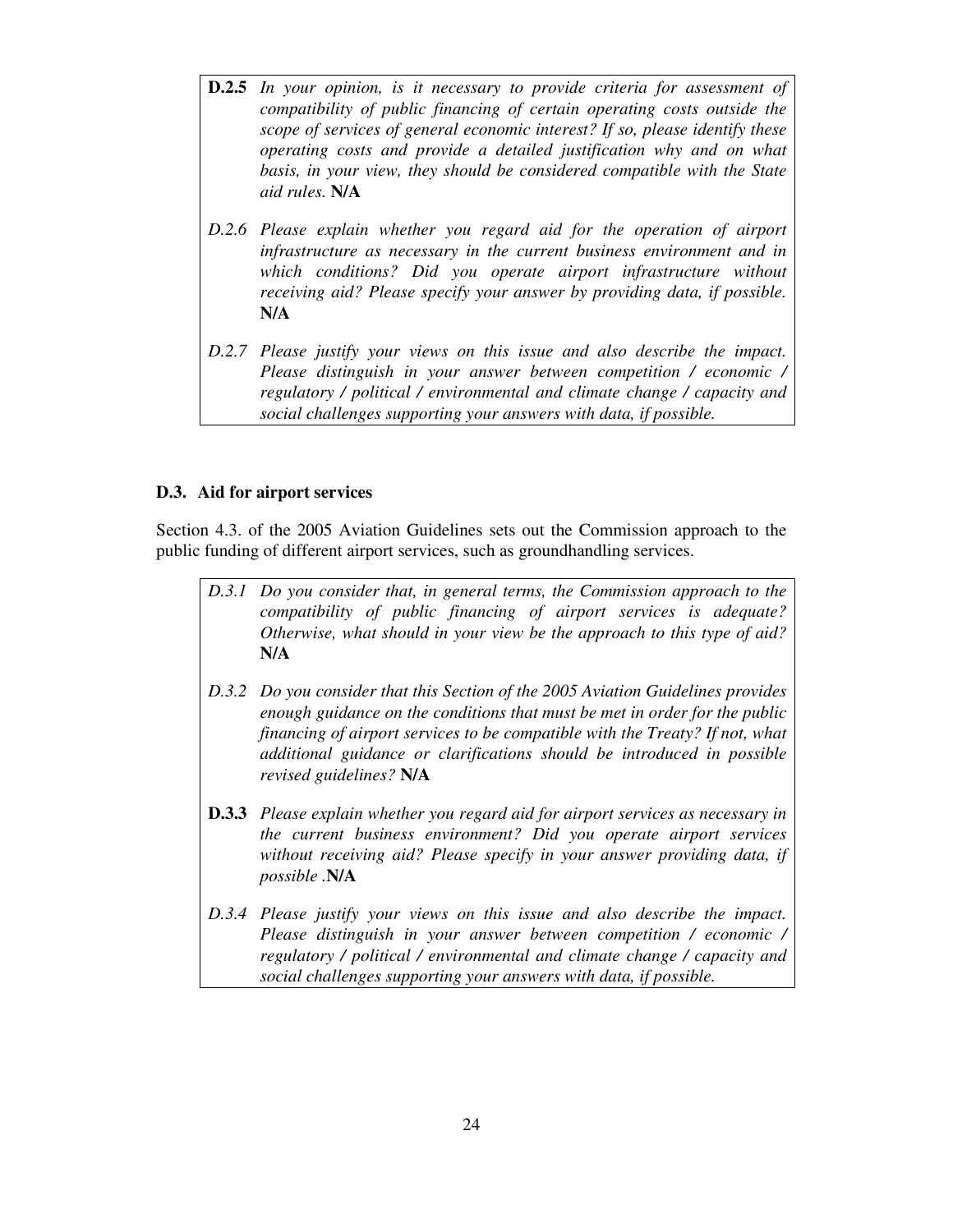## **E. START-UP AID**

Section 5 of the 2005 Aviation Guidelines sets out the criteria that must be fulfilled for start-up aid for new routes departing from regional airports to be considered compatible with the Treaty.

- *E.1.1 Do you consider that, in general terms, the Commission approach to the compatibility of start-up aid is adequate? Otherwise, what should in your view be the approach to this type of aid?* **There seem to be sufficient examples of state aid being provided which would appear to breach these guidelines that warrant their complete review.**
- **E.1.2** *Do you consider that the compatibility conditions laid down in point 79 of the 2005 Aviation Guidelines are appropriate, taking into account the risk of distortion of competition of this type of aid? If no, why?* **They seem straightforward enough in writing. The problem seems to be their interpretation and application which so often seems to run contrary to the intentions of para 79 itself.**
- *E.1.3 Please justify your views on this issue and also describe the impact. Please distinguish in your answer between competition / economic / regulatory / political / environmental and climate change / capacity and social challenges supporting your answers with data, if possible.*
- **E.1.4** *Do you consider that the current limitation of start-up aid to routes linking a regional airport in category C or D to another EU airport (point 79 (b)) is warranted? If not, should start-up aid be more or less restrictive in terms of airport size? Which criteria should be required?* **Given the experience of approvals over the past 5 years, it would seem the criteria need to be far more restrictive.**
- **E.1.5** *Do you consider that the definition of new routes is adequate? If, not which changes would you propose? Are in your view the criteria to define abuses clear, relevant and effective?* **This definition needs to be the subject of a close study also drawing on mistakes/past examples.,**
- **E.1.6** *Is the eligible cost base set out in point 79 (e) appropriate in your view? Should it be adapted in some way? Does this criterion offer sufficient guidance on what type of costs are eligible for start-up aid or is additional clarification needed?* **N/A**
- **E.1.7** *In your view are the limits of start-up aid in terms of duration and intensity adequate? Otherwise, please explain what changes should be introduced and why? Please provide economic justifications.* **These provisions need to be the subject of a wider review.**
- *E.1.8 In your view, which other compatibility criteria should be revised, abolished or added. Please explain.* **N/A**
- *E.1.9 Please explain whether you regard start up aid as necessary in the current business environment? Did you set up new flight routes despite not*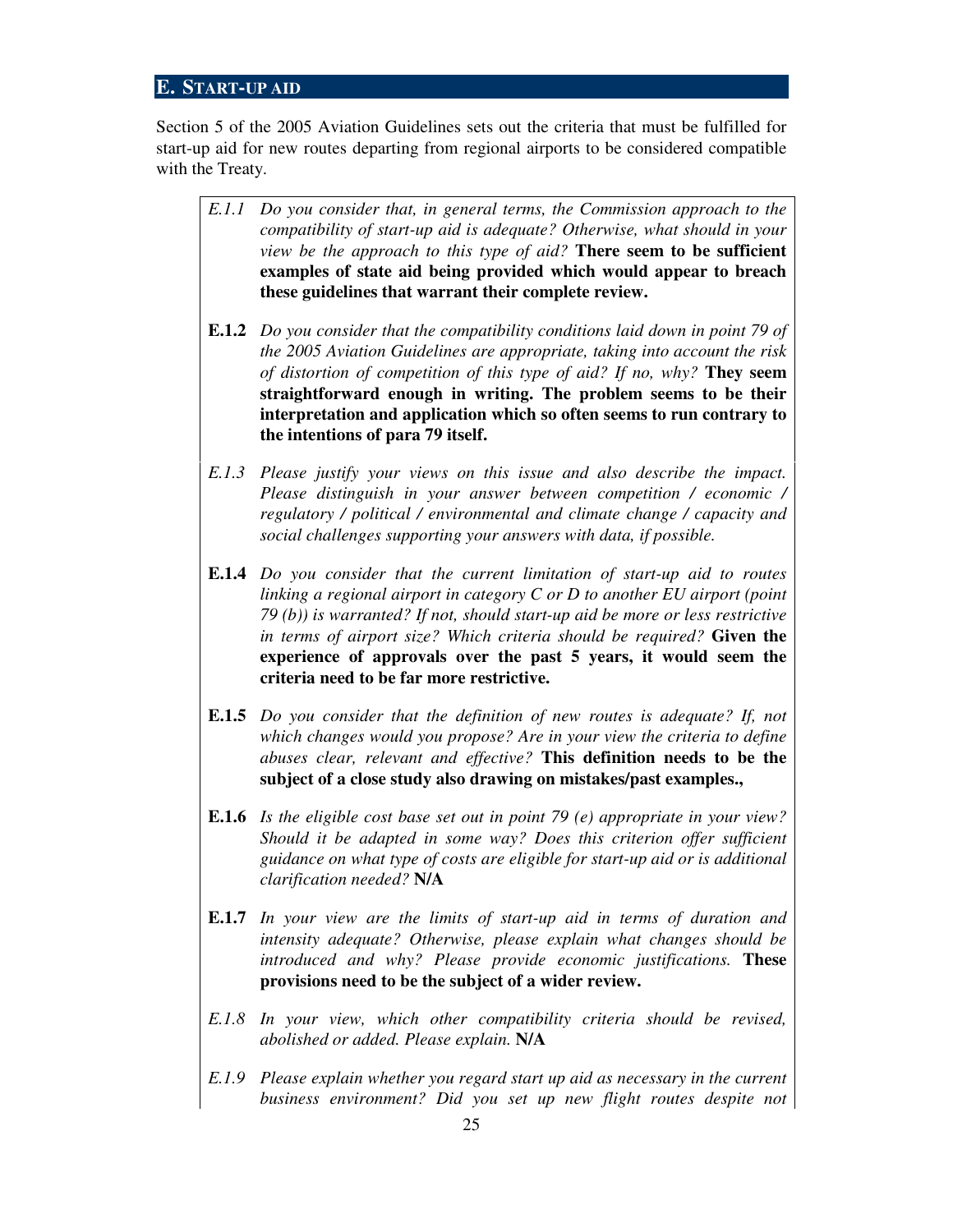*receiving Start up aid? Please specify in your answer providing data, if possible.* **It might be justifiable in some cases but it is clear that the current definitions lead to decisions which are not the intent or spirit of the guidelines.**

- *E.1.10 Did you apply and/or receive Start up aid? Please describe whether the aid was approved or not and on what grounds providing also details on the procedure.* **N/A**
- **E.1.11** *Please describe the economic / social / environmental impacts that start up aid had for you as airline / airport, if possible, with data and narrative explanations.* **N/A**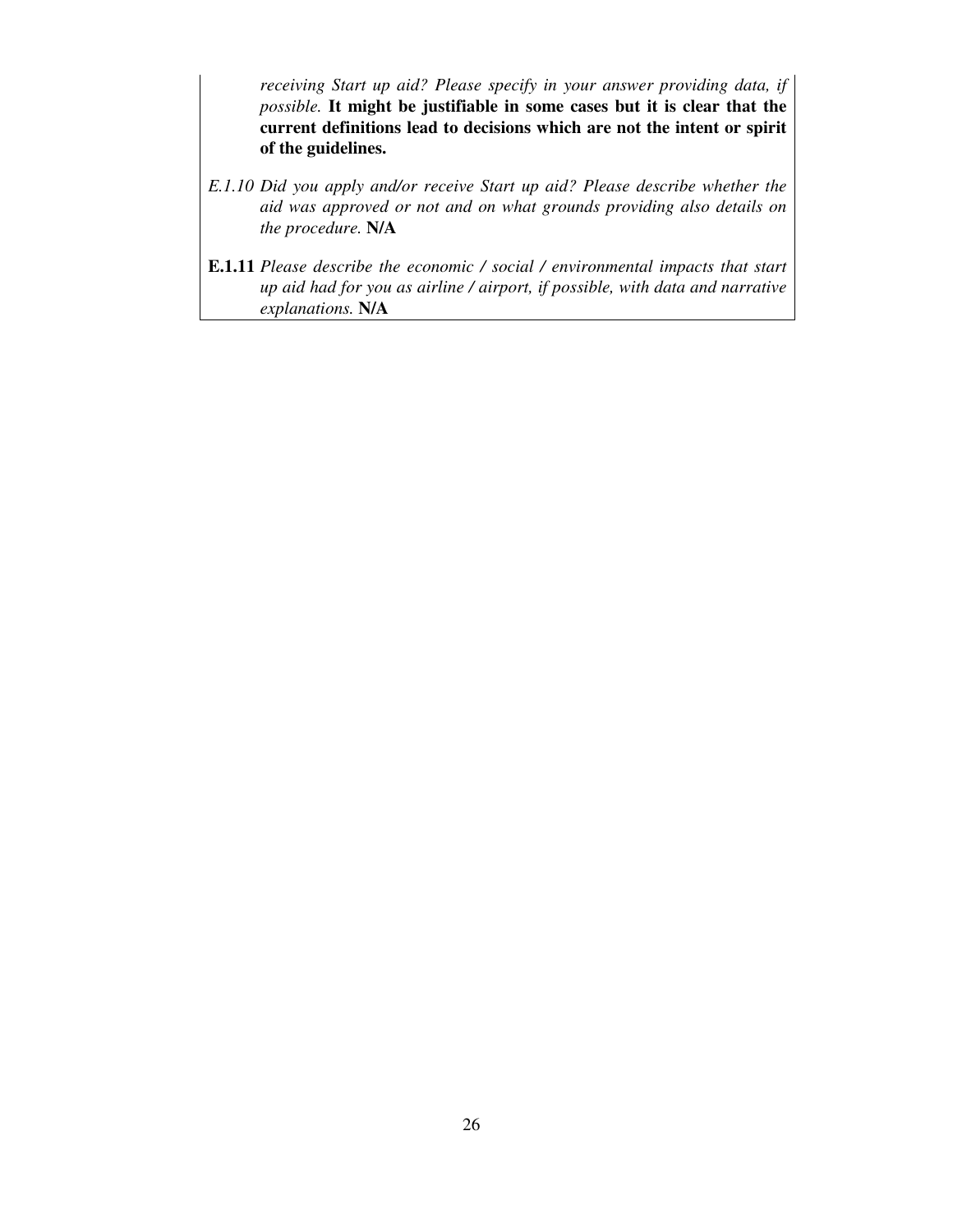- **E.1.12** *Do you consider that the scope of the eligible costs for start-up aid is accurate? If not please justify your answer.* **N/A**
- **E.1.13** *Do you consider that the aid intensity and duration serves its purpose as investment incentive or not? Please justify your reply with data also mentioned the economic / social / environmental impact.* **N/A**
- **E.1.14** *From a transport perspective, please describe whether you regard it as justified that the 2005 Aviation Guidelines should keep the prohibition of start up aid for a connection where a high speed train link exists. Please mention also potential economic / environmental / social impacts in your answer, if possible.* **The prohibition should certainly remain. The fact that aid might be contemplated for such a link shows how wrongheaded the guidelines or their interpretation are.**

## **F. 1994 AVIATION GUIDELINES**

- *F.1.1 Do you as airline / public authority consider that the rules established in the 1994 Aviation Guidelines will remain appropriate in the light of the developments of the market or do you believe that abolition or adaptations will be necessary? Please explain what changes should be introduced and why?*
- *F.1.2 Please explain what is in your view the relevance of the 1994 Aviation Guidelines after the publication of the 2005 Aviation Guidelines? Please explain which rules set out in the 1994 Aviation Guidelines should be retained?*
- *F.1.3 Is the scope of operating aid to airlines still appropriate, i.e. as regards/for public service obligation and social aid to the benefit of consumers?*
- *F.1.4 Do you consider that aid of a social character to cover specific categories of passengers and underprivileged regions, mainly islands, is still justified by the market conditions? Please justify your opinion on this issue.*
- *F.1.5 Are the assessment assumptions for market economy investor principle investments still valid in view of the market development, in particular concerning capital injections, loan financing, etc.*
- *F.1.6 In the context of the market development do you believe that there is a need for special conditions for the assessment of restructuring aid in the aviation industry? Please provide detailed economic justifications.*
- *F.1.7 In your view, which other compatibility criteria should be revised, abolished or added? Please explain.*